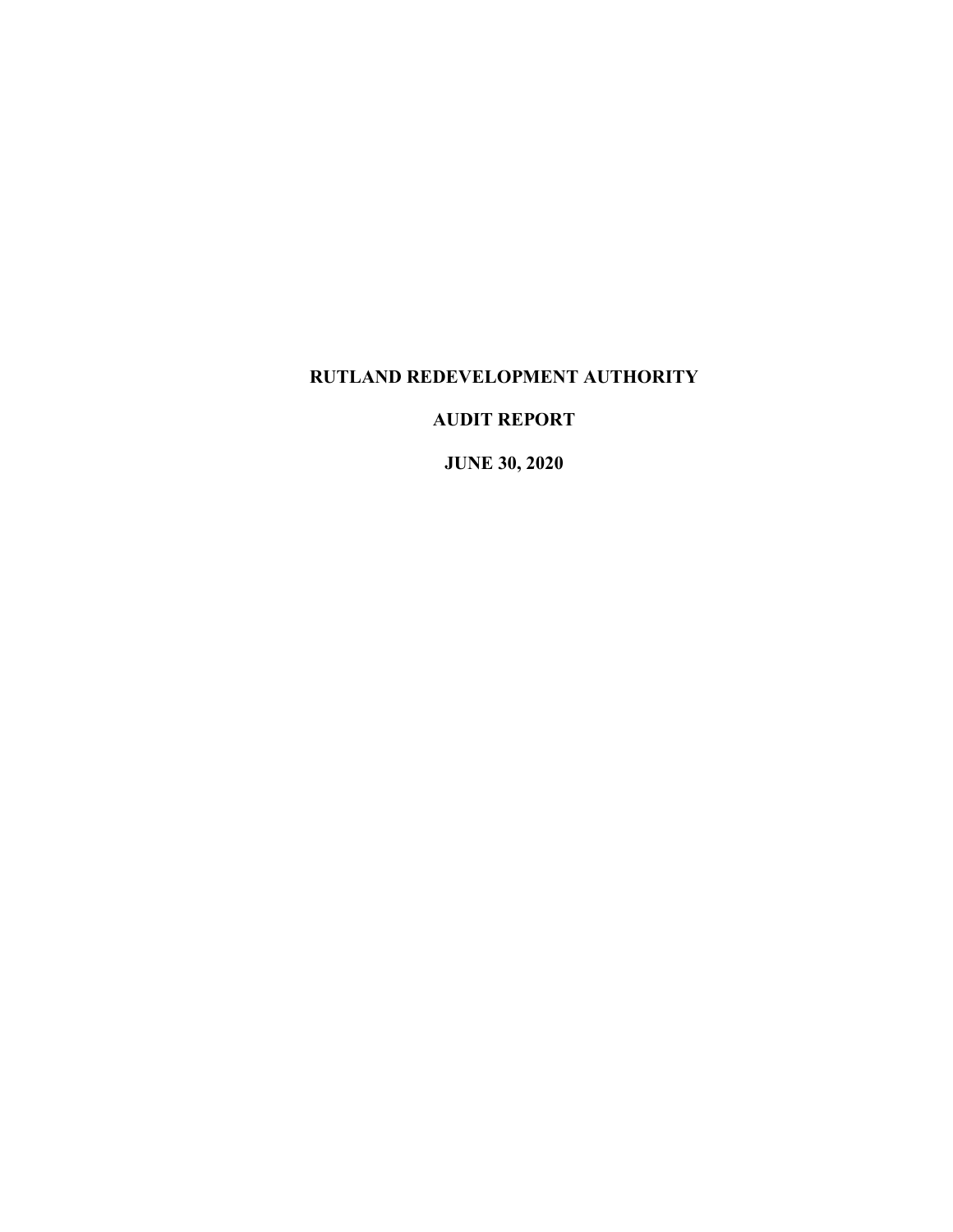# RUTLAND REDEVELOPMENT AUTHORITY AUDIT REPORT TABLE OF CONTENTS JUNE 30, 2020

|                                                                                                                                                                            |            | Page #         |
|----------------------------------------------------------------------------------------------------------------------------------------------------------------------------|------------|----------------|
| Independent Auditor's Report                                                                                                                                               |            | $1 - 3$        |
| Management's Discussion and Analysis                                                                                                                                       |            | $4 - 5$        |
| <b>Basic Financial Statements:</b>                                                                                                                                         |            |                |
| <b>Statement of Net Position</b>                                                                                                                                           | Exhibit A  | 6              |
| <b>Statement of Activities</b>                                                                                                                                             | Exhibit B  | $\overline{7}$ |
| <b>Governmental Funds:</b>                                                                                                                                                 |            |                |
| <b>Balance Sheet</b>                                                                                                                                                       | Exhibit C  | 8              |
| Statement of Revenues, Expenditures and<br>Changes in Fund Balances                                                                                                        | Exhibit D  | 9              |
| Notes to the Financial Statements                                                                                                                                          |            | $10-18$        |
| Other Information:                                                                                                                                                         |            |                |
| Statement of Revenues, Expenditures and Changes<br>in Fund Balance - Budget and Actual - Budgetary<br>Basis - General Fund                                                 | Schedule 1 | 19             |
| Independent Auditor's Report on Internal Control Over<br>Financial Reporting and on Compliance and Other Matters<br>Based on an Audit of Financial Statements Performed in |            |                |
| Accordance with "Government Auditing Standards"                                                                                                                            |            | $20 - 21$      |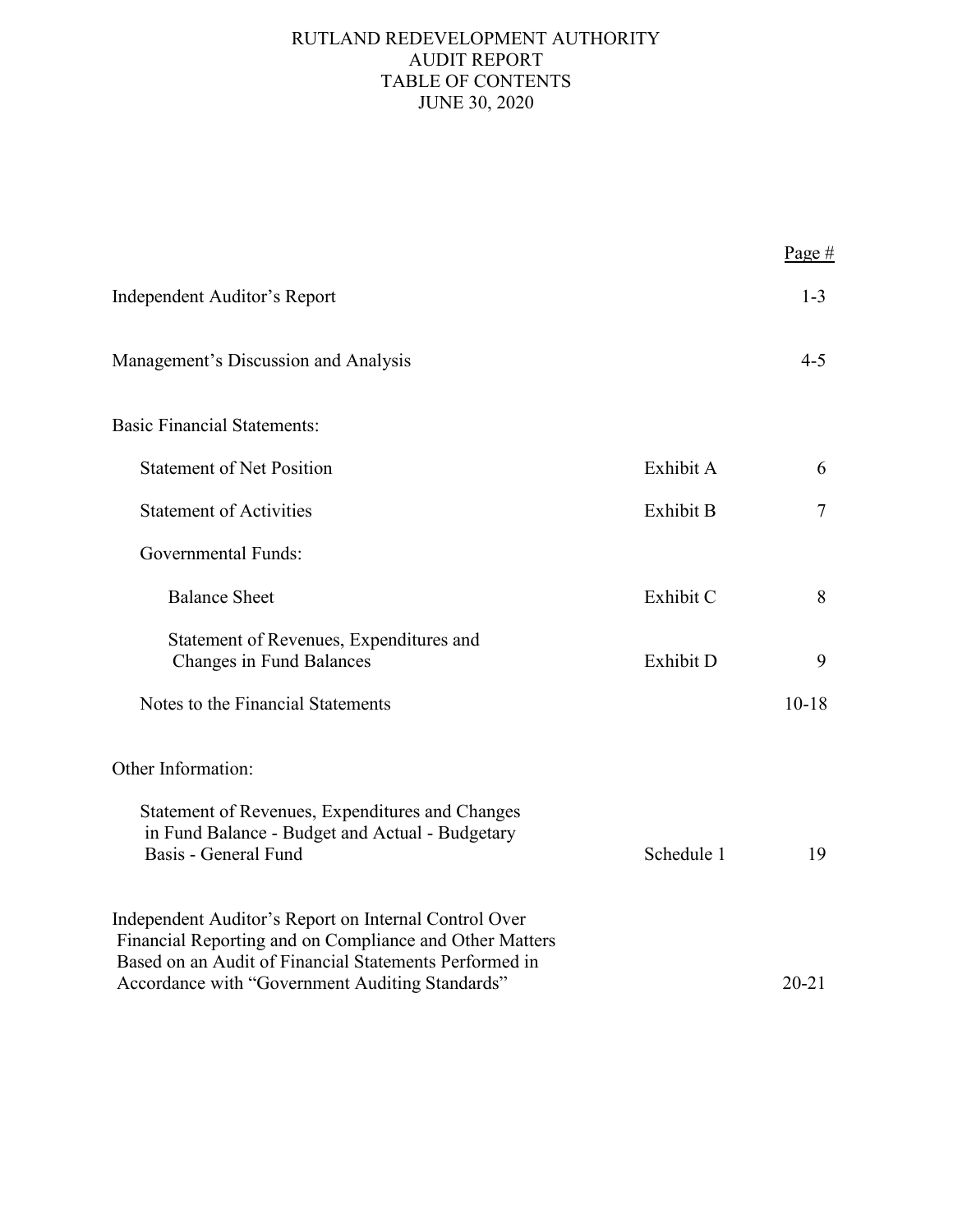

**77 Barre Street** P.O. Box 947 Montpelier, VT 05601 802/223-2352 www.sullivanpowers.com

Fred Duplessis, CPA Richard J. Brigham, CPA Chad A. Hewitt, CPA Wendy C. Gilwee, CPA VT Lic. #92-000180

#### Independent Auditor's Report

Board of Commissioners Rutland Redevelopment Authority 1 Strongs Avenue Rutland, Vermont 05701

#### *Report on the Financial Statements*

We have audited the accompanying financial statements of the governmental activities and each major fund of the Rutland Redevelopment Authority, a component unit of the City of Rutland, Vermont, as of and for the year ended June 30, 2020, and the related notes to the financial statements, which collectively comprise the Rutland Redevelopment Authority's basic financial statements as listed in the Table of Contents.

#### *Management's Responsibility for the Financial Statements*

Management is responsible for the preparation and fair presentation of these financial statements in accordance with accounting principles generally accepted in the United States of America; this includes the design, implementation, and maintenance of internal control relevant to the preparation and fair presentation of financial statements that are free from material misstatement, whether due to fraud or error.

#### *Auditor's Responsibility*

Our responsibility is to express opinions on these financial statements based on our audit. We conducted our audit in accordance with auditing standards generally accepted in the United States of America and the standards applicable to financial audits contained in "Government Auditing Standards", issued by the Comptroller General of the United States. Those standards require that we plan and perform the audit to obtain reasonable assurance about whether the financial statements are free from material misstatement.

An audit involves performing procedures to obtain audit evidence about the amounts and disclosures in the financial statements. The procedures selected depend on the auditor's judgment, including the assessment of the risks of material misstatement of the financial statements, whether due to fraud or error. In making those risk assessments, the auditor considers internal control relevant to the Authority's preparation and fair presentation of the financial statements in order to design audit procedures that are appropriate in the circumstances, but not for the purpose of expressing an opinion on the effectiveness of the Authority's internal control. Accordingly, we express no such opinion. An audit also includes evaluating the appopriateness of accounting policies used and the reasonableness of significant accounting estimates made by management, as well as evaluating the overall presentation of the financial statements.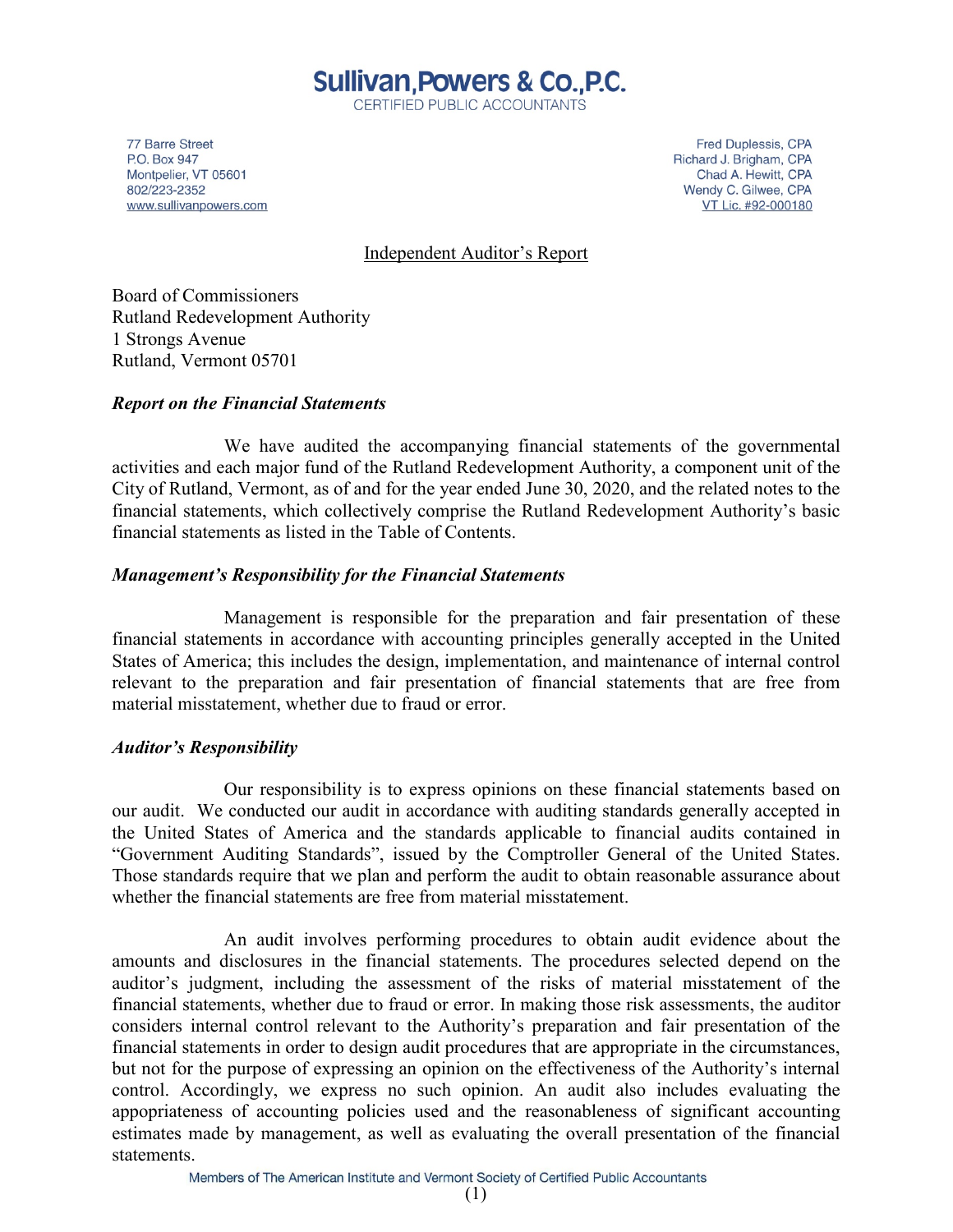Rutland Redevelopment Authority

We believe that the audit evidence we have obtained is sufficient and appropriate to provide a basis for our audit opinions.

#### *Opinion*

In our opinion, the financial statements referred to previously present fairly, in all material respects, the respective financial position of the governmental activities and each major fund of the Rutland Redevelopment Authority as of June 30, 2020, and the respective changes in financial position thereof for the year then ended in accordance with accounting principles generally accepted in the United States of America.

#### *Other Matters*

#### *Required Supplementary Information*

Accounting principles generally accepted in the United States of America require that the management's discussion and analysis on pages 4 and 5 be presented to supplement the basic financial statements. Such information, although not a part of the basic financial statements, is required by the Governmental Accounting Standards Board, who considers it to be an essential part of financial reporting for placing the basic financial statements in an appropriate operational, economic, or historical context. We have applied certain limited procedures to the required supplementary information in accordance with auditing standards generally accepted in the United States of America, which consisted of inquiries of management about the methods of preparing the information and comparing the information for consistency with management's responses to our inquiries, the basic financial statements, and other knowledge we obtained during our audit of the basic financial statements. We do not express an opinion or provide any assurance on the information because the limited procedures do not provide us with sufficient evidence to express an opinion or provide any assurance.

#### *Other Information*

Our audit was conducted for the purpose of forming opinions on the financial statements that collectively comprise the Rutland Redevelopment Authority's basic financial statements. The budgetary comparison information on Schedule 1 is presented for purposes of additional analysis and is not a required part of the basic financial statements. This schedule has not been subjected to the auditing procedures applied in the audit of the basic financial statements and, accordingly, we do not express an opinion or provide any assurance on it.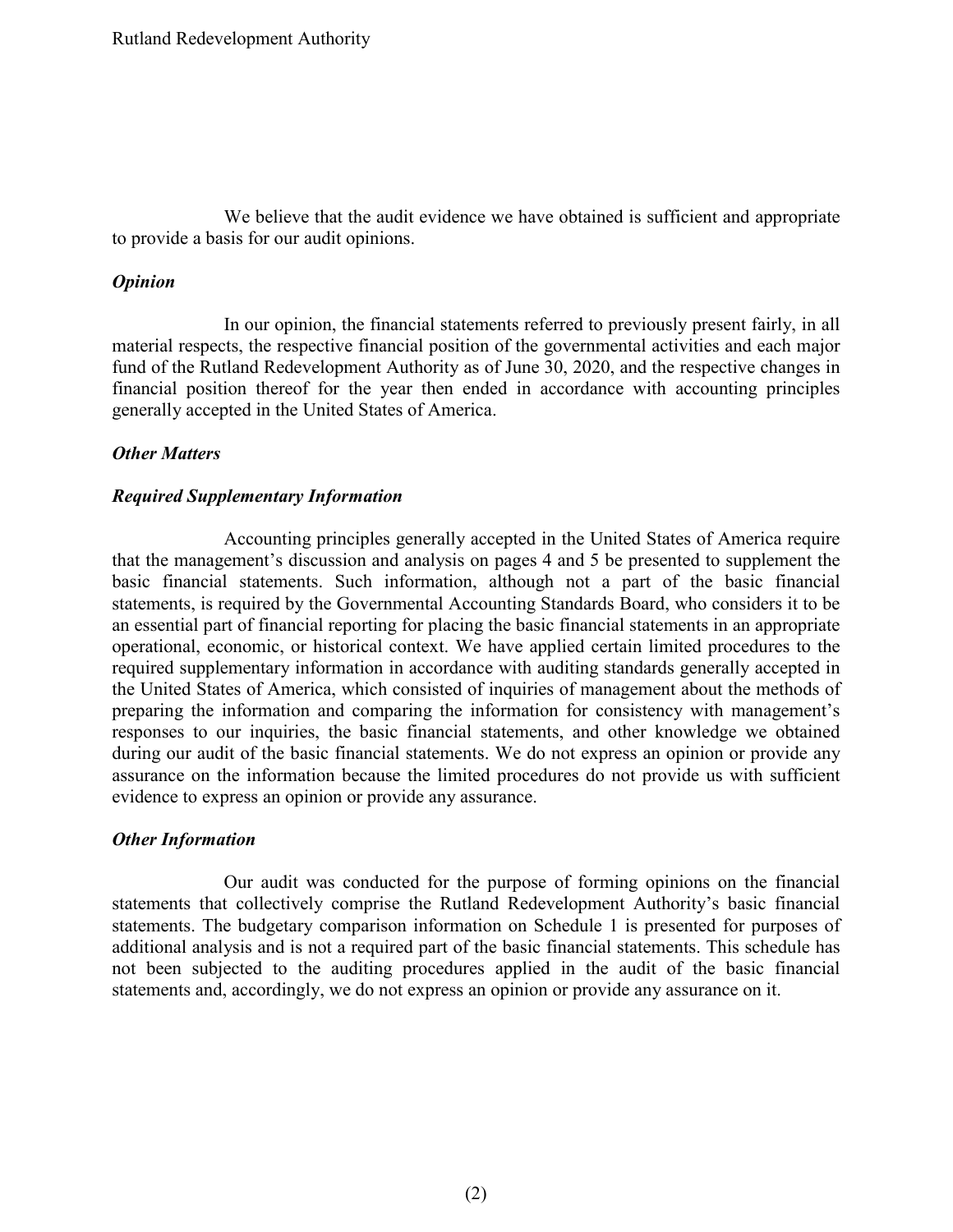Rutland Redevelopment Authority

#### *Other Reporting Required by "Government Auditing Standards"*

In accordance with "Government Auditing Standards", we have also issued our report dated March 14, 2021 on our consideration of the Rutland Redevelopment Authority's internal control over financial reporting and on our tests of its compliance with certain provisions of laws, regulations, contracts and grant agreements and other matters. The purpose of that report is to describe the scope of our testing of internal control over financial reporting and compliance and the results of that testing, and not to provide an opinion on the internal control over financial reporting or on compliance. That report is an integral part of an audit performed in accordance with "Government Auditing Standards" in considering the Rutland Redevelopment Authority's internal control over financial reporting and compliance.

March 14, 2021 Montpelier, Vermont VT Lic. #92-000180

Sullivan, Powers : Company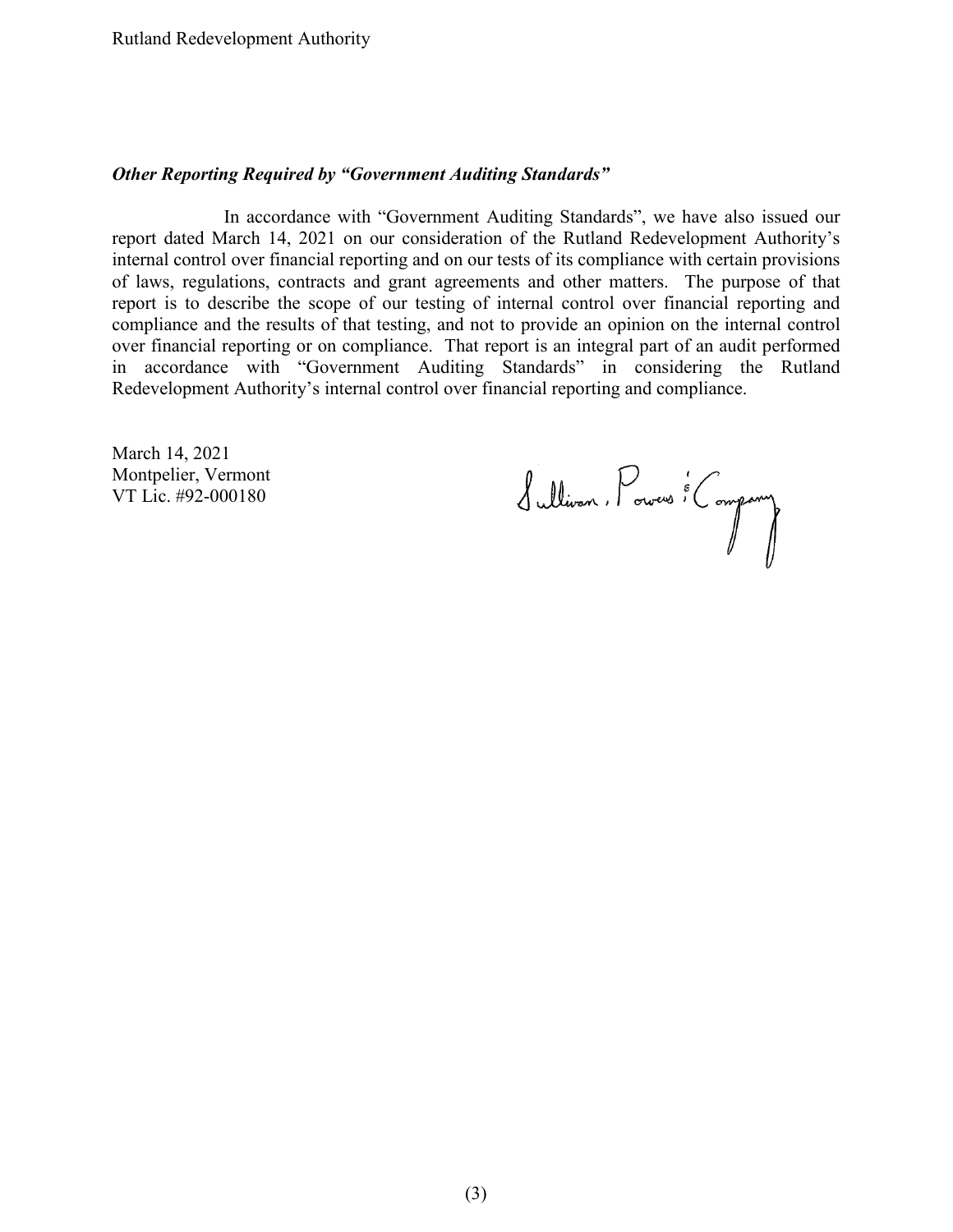#### **RUTLAND REDEVELOPMENT AUTHORITY MANAGEMENT'S DISCUSSION AND ANALYSIS FISCAL YEAR ENDED JUNE 30, 2020**

Presented here is the Management Discussion & Analysis Report for the Rutland Redevelopment Authority (hereafter, the Authority), a component unit of the City of Rutland, Vermont for the fiscal year ended June 30, 2020. Responsibility for both the accuracy of the data, and the completeness and fairness of this presentation, including all disclosures, rests with management. To the best of our knowledge and belief, the data contained herein is accurate in all material respects. This data is reported in a manner designed to fairly present the Authority's financial position. All disclosures necessary to enable the reader to gain an accurate understanding of the Authority's financial activities have been included.

#### **Overview of the Financial Statements**

The financial statements presented herein include all of the activities of the Authority using the integrated approach as prescribed by GASB Statement 34. Additionally, the Authority is shown on the City Rutland government-wide financial statements as a component unit of the City. The Authority is not shown on the fund financial statements of the City, as it is not a primary City government operation.

#### *Government-Wide Financial Statements*

The statement of net position presents information on all assets, liabilities, and deferred inflows/outflows of resources with the difference reported as net position. Over time, increases or decreases in net position may serve as a useful indicator of whether the financial position is improving or deteriorating.

The statement of activities presents information showing how the net position changed during the most recent fiscal year. All of the current year's revenue and expenses are taken into account regardless of when cash is received or paid.

#### *Fund Financial Statements*

A fund is a grouping of related accounts that is used to maintain control over resources that have been segregated for specific activities or objectives. Fund accounting is used to ensure and demonstrate compliance with financerelated legal requirements. The only fund type utilized by the Authority at this time is governmental funds.

Governmental funds are used to account for essentially the same functions reported as governmental activities in the government-wide financial statements. However; unlike the government-wide financial statements, governmental fund financial statements focus on current period inflows and outflows of spendable resources, as well as spendable resources available at the end of the fiscal year. Such information may be useful in evaluating the Authority's near-term financing requirements.

The RRA Board adopts an annual appropriation budget and sets a tax rate on the Special Benefits District properties of the City of Rutland. A budgetary comparison has been provided for the Authority using the approved budget to demonstrate compliance with the budget.

#### *Notes to the Basic Financial Statements*

The notes provide additional information that is essential to a full understanding of the data provided in the government-wide and fund financial statements.

#### **Government-Wide Financial Analysis**

Statement of Net Position – The only difference between the governmental fund balance sheet of the Authority and the government-wide Statement of Net Position is the \$6,996 deferred inflows of resources in the Governmental Funds.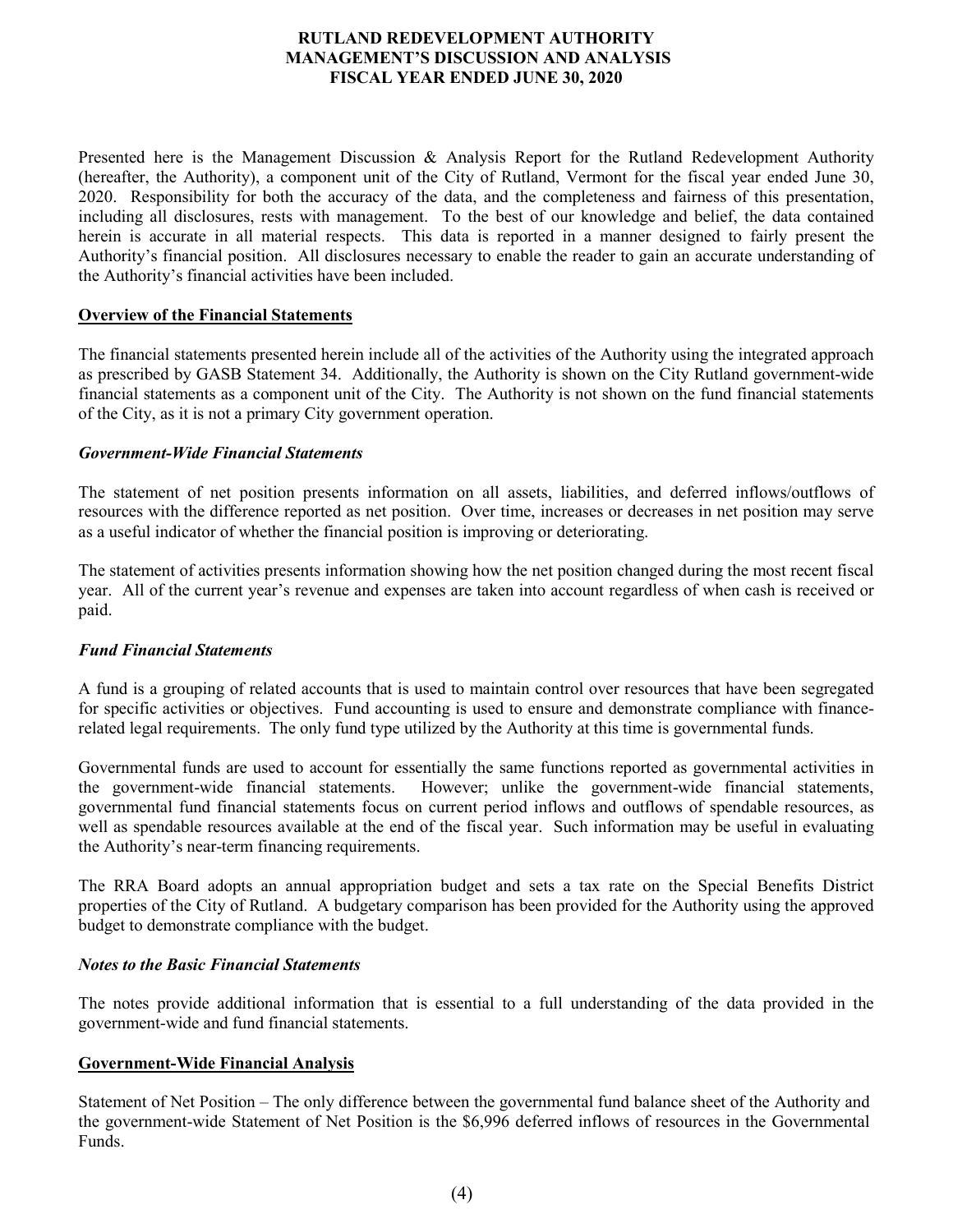#### **RUTLAND REDEVELOPMENT AUTHORITY MANAGEMENT'S DISCUSSION AND ANALYSIS FISCAL YEAR ENDED JUNE 30, 2020**

Statements of Activities– The only difference between the governmental fund statement of revenues, expenditures and changes in fund balance of the Authority and the government-wide Statement of Activities is the \$1,538 loan repayment treated as revenue in the governmental funds.

#### **Comparative Analysis**

The Authority experienced a decrease in the net position from 2019 to 2020. This is due to fiscal year 2020 overexpenditures that were funded by excess fund balances. Excess fund balances were utilized to support local projects including, the West Street Gateway, the Downtown Strategic Plan, and the CSJ Feasibility Study.

#### *Net Position as of June 30, 2020 and 2019 are as follows:*

|                               | 2020 Total Primary<br>Government |         | 2019 Total Primary<br>Government |  |
|-------------------------------|----------------------------------|---------|----------------------------------|--|
| Current and Other Assets      | \$.                              | 170,387 | \$<br>176,904                    |  |
| <b>Total Assets</b>           |                                  | 170,387 | 176,904                          |  |
| Current and Other Liabilities |                                  | 86,767  | 73,219                           |  |
| <b>Total Liabilities</b>      |                                  | 86,767  | 73,219                           |  |
| Net Position:                 |                                  |         |                                  |  |
| Unrestricted                  |                                  | 83,620  | 103,685                          |  |
| <b>Total Net Position</b>     | \$                               | 83,620  | \$<br>103,685                    |  |

#### *Statement of Activities, for the year ended June 30, 2020 and 2019*

| <b>General Revenues:</b>             |               |               |
|--------------------------------------|---------------|---------------|
| Special Benefits District            | \$<br>279,975 | \$<br>279,971 |
| Charges for Services                 | 187,594       | 180,467       |
| Operating Grants and Contributions   | $\theta$      | 5,500         |
| Unrestricted Investment Earnings     | 536           | 468           |
| <b>Total Revenues</b>                | 468,105       | 466,406       |
| <b>General Expenses:</b>             |               |               |
| General Operations                   | 488,170       | 474,365       |
| <b>Total Governmental Activities</b> | 488,170       | 474,365       |
| Change in Net Position:              |               |               |
| Net Position - Beginning of Year     | 103,685       | 111,644       |
| Net Position - End of Year           | 83,620        | 103,685       |
| Change in Net Position               | (20,065)      | \$<br>(7,959) |

#### **Contacting City's Financial Management**

This financial report is to provide our citizens and creditors with a general overview of the Rutland Redevelopment Authority's finances and to show accountability for the money it receives. If you have questions about this report or need to get additional information, contact the Rutland Redevelopment Authority at 802-775-2910 or its website: www.rutlandvtbusiness.com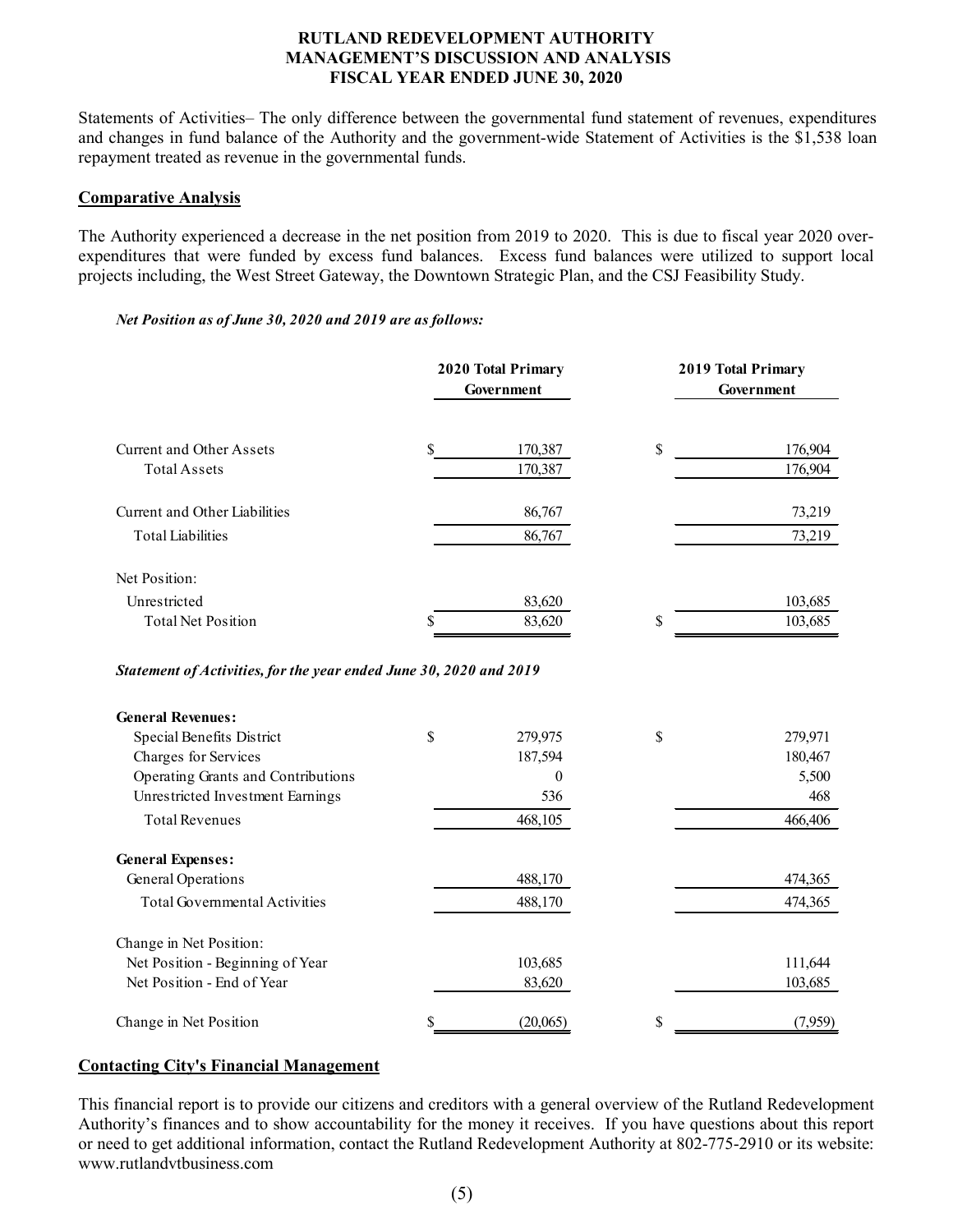# RUTLAND REDEVELOPMENT AUTHORITY STATEMENT OF NET POSITION JUNE 30, 2020

|                           | Governmental<br>Activities |
|---------------------------|----------------------------|
| <b>ASSETS</b>             |                            |
| Cash                      | \$<br>163,239              |
| Receivables               | 152                        |
| Loan Receivable           | 6,996                      |
| <b>Total Assets</b>       | 170,387                    |
| <b>LIABILITIES</b>        |                            |
| Accounts Payable          | 249                        |
| Due to City of Rutland    | 86,518                     |
| <b>Total Liabilities</b>  | 86,767                     |
| <b>NET POSITION</b>       |                            |
| Unrestricted              | 83,620                     |
| <b>Total Net Position</b> | \$<br>83,620               |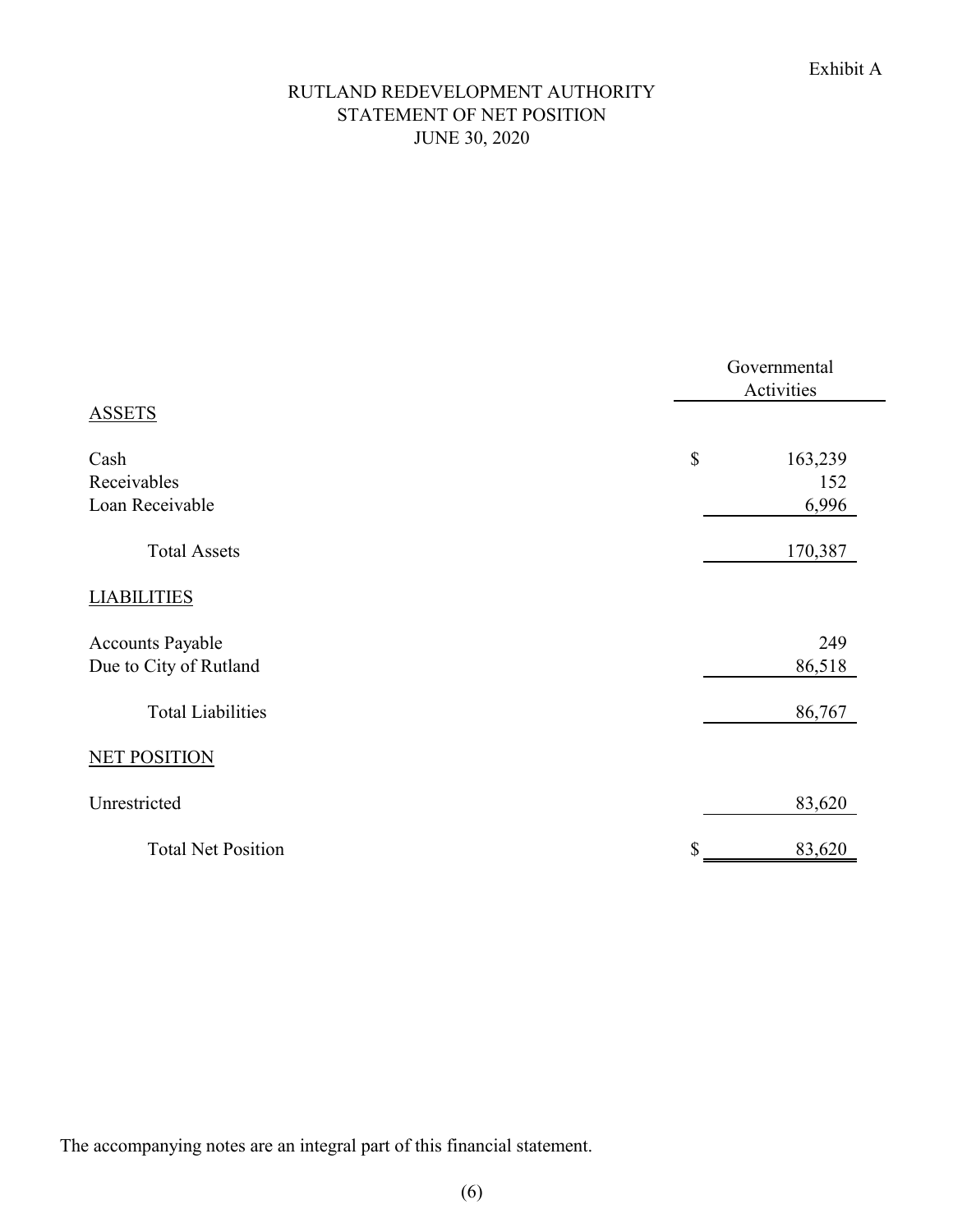#### RUTLAND REDEVELOPMENT AUTHORITY STATEMENT OF ACTIVITIES FOR THE YEAR ENDED JUNE 30, 2020

|                                                          |                                     |                                  |              | Program Revenues        |              | Net (Expense) Revenue and<br>Change in Net Position |
|----------------------------------------------------------|-------------------------------------|----------------------------------|--------------|-------------------------|--------------|-----------------------------------------------------|
|                                                          |                                     | Expenses                         |              | Charges for<br>Services |              | Governmental<br>Activities                          |
| Functions/Programs:                                      |                                     |                                  |              |                         |              |                                                     |
| Governmental Activities:<br><b>Community Development</b> | \$                                  | 488,170                          | $\mathbb{S}$ | 187,594                 | $\mathbb{S}$ | (300, 576)                                          |
| <b>Total Primary Government</b>                          | \$                                  | 488,170                          | S            | 187,594                 |              | (300, 576)                                          |
|                                                          | General Revenues:<br>Property Taxes | Unrestricted Investment Earnings |              |                         |              | 279,975<br>536                                      |
|                                                          |                                     | <b>Total General Revenues</b>    |              |                         |              | 280,511                                             |
|                                                          | Change in Net Position              |                                  |              |                         |              | (20,065)                                            |
|                                                          |                                     | Net Position - July 1, 2019      |              |                         |              | 103,685                                             |
|                                                          |                                     | Net Position - June 30, 2020     |              |                         |              | 83,620                                              |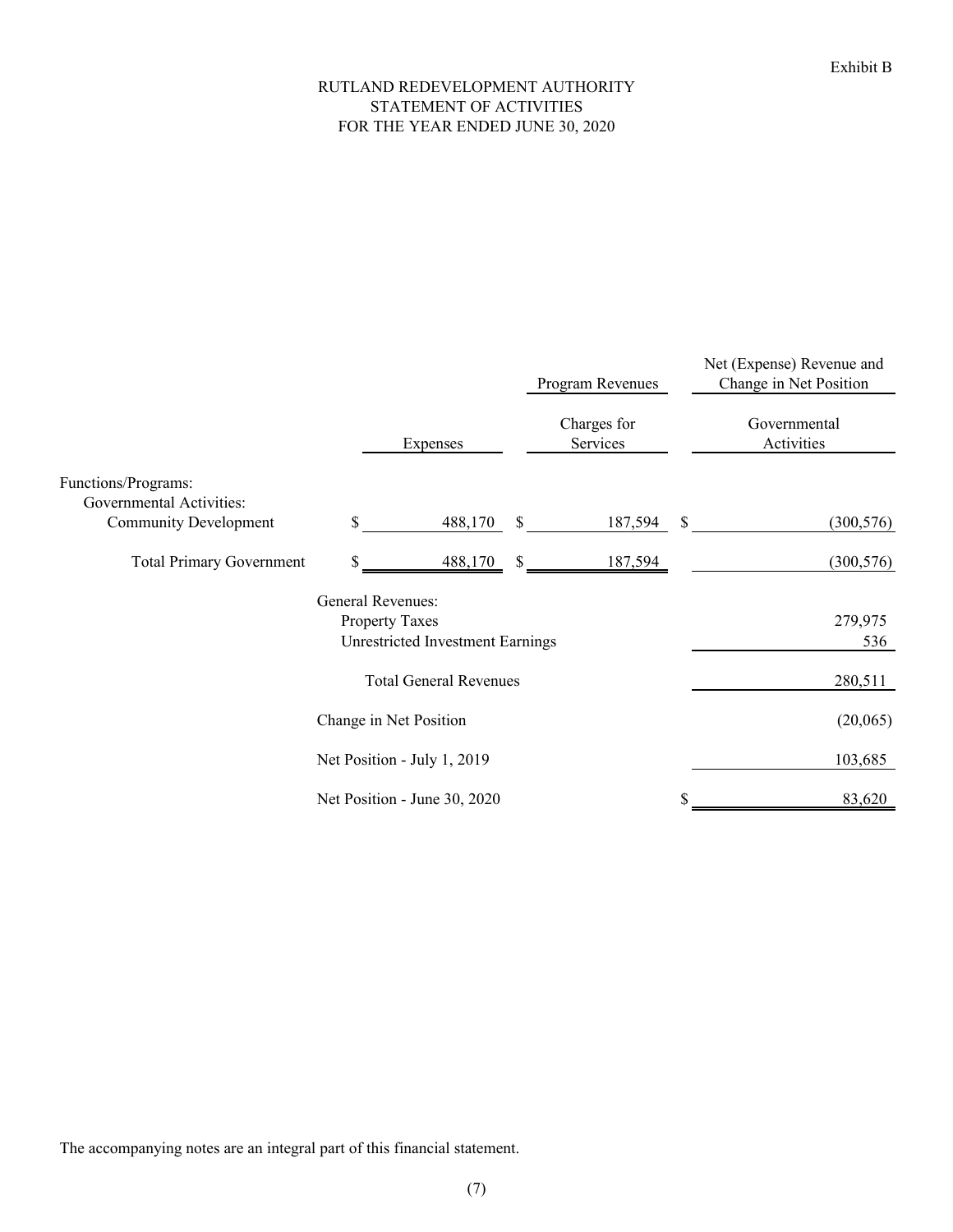#### RUTLAND REDEVELOPMENT AUTHORITY BALANCE SHEET GOVERNMENTAL FUNDS JUNE 30, 2020

|                                                                                                         |              | General<br>Fund                    |              | <b>Business Incentive</b><br>and Assistance<br>Program<br>Fund | Total                         |
|---------------------------------------------------------------------------------------------------------|--------------|------------------------------------|--------------|----------------------------------------------------------------|-------------------------------|
| <b>ASSETS</b>                                                                                           |              |                                    |              |                                                                |                               |
| Cash<br>Receivables<br>Loan Receivable                                                                  | $\mathbb{S}$ | 117,618<br>152<br>$\boldsymbol{0}$ | $\mathbb{S}$ | 45,621<br>$\boldsymbol{0}$<br>6,996                            | \$<br>163,239<br>152<br>6,996 |
| <b>Total Assets</b>                                                                                     | \$           | 117,770                            | \$           | 52,617                                                         | \$<br>170,387                 |
| <b>LIABILITIES</b>                                                                                      |              |                                    |              |                                                                |                               |
| <b>Accounts Payable</b><br>Due to City of Rutland                                                       | \$           | 249<br>36,518                      | $\mathbb{S}$ | $\boldsymbol{0}$<br>50,000                                     | \$<br>249<br>86,518           |
| <b>Total Liabilities</b>                                                                                |              | 36,767                             |              | 50,000                                                         | 86,767                        |
| DEFERRED INFLOWS OF RESOURCES                                                                           |              |                                    |              |                                                                |                               |
| Unavailable Loan Receivable                                                                             |              | $\overline{0}$                     |              | 6,996                                                          | 6,996                         |
| <b>Total Deferred Inflows of Resources</b>                                                              |              | $\overline{0}$                     |              | 6,996                                                          | 6,996                         |
| <b>FUND BALANCES</b>                                                                                    |              |                                    |              |                                                                |                               |
| Assigned<br>Unassigned/(Deficit)                                                                        |              | 76,115<br>4,888                    |              | $\theta$<br>(4,379)                                            | 76,115<br>509                 |
| Total Fund Balances/(Deficit)                                                                           |              | 81,003                             |              | (4,379)                                                        | 76,624                        |
| Total Liabilities, Deferred Inflows of<br><b>Resources and Fund Balances</b>                            | $\mathbb{S}$ | 117,770                            | \$           | 52,617                                                         |                               |
| Amounts Reported for Governmental Activities in the Statement of Net Position are<br>Different Because: |              |                                    |              |                                                                |                               |

Other Assets are not Available to Pay for Current-Period Expenditures, and, Therefore, are Deferred in the Funds. 6,996

| are Delence in the Pands.               | <u>,,,,,,</u> |
|-----------------------------------------|---------------|
| Net Position of Governmental Activities | 83.620        |
|                                         |               |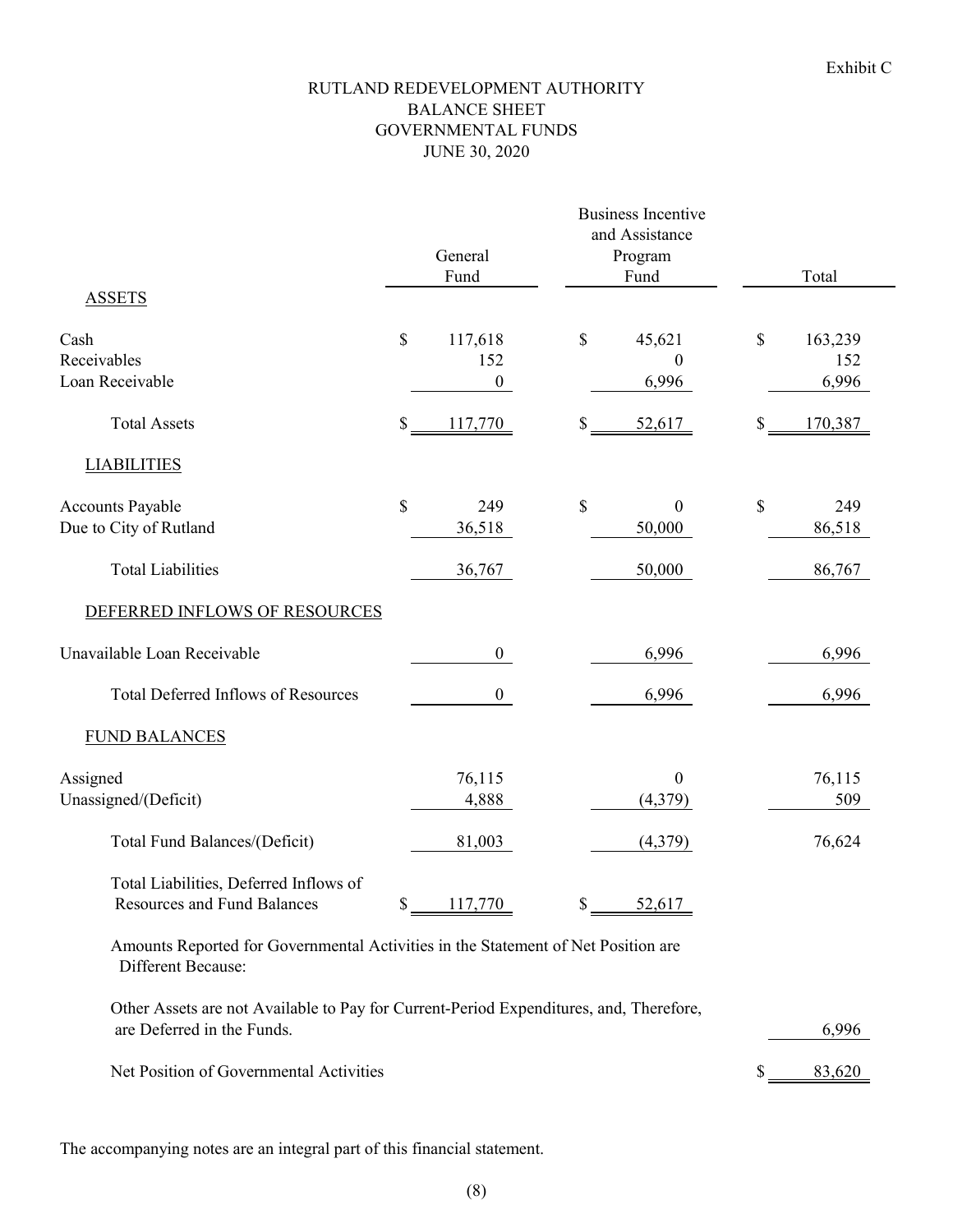#### RUTLAND REDEVELOPMENT AUTHORITY FOR THE YEAR ENDED JUNE 30, 2020 GOVERNMENTAL FUNDS STATEMENT OF REVENUES, EXPENDITURES AND CHANGES IN FUND BALANCES

|                                                                                                                      |              | General          | <b>Business Incentive</b><br>and Assistance |    |           |
|----------------------------------------------------------------------------------------------------------------------|--------------|------------------|---------------------------------------------|----|-----------|
|                                                                                                                      |              | Fund             | Program<br>Fund                             |    | Total     |
| Revenues:                                                                                                            |              |                  |                                             |    |           |
| <b>Property Taxes</b>                                                                                                | \$           | 279,975          | \$<br>$\boldsymbol{0}$                      | \$ | 279,975   |
| <b>Charges for Services</b>                                                                                          |              | 187,200          | $\theta$                                    |    | 187,200   |
| Loan Repayments                                                                                                      |              | $\theta$         | 1,538                                       |    | 1,538     |
| Loan Interest Income                                                                                                 |              | $\boldsymbol{0}$ | 394                                         |    | 394       |
| Investment Income                                                                                                    |              | 49               | 487                                         |    | 536       |
| <b>Total Revenues</b>                                                                                                |              | 467,224          | 2,419                                       |    | 469,643   |
| Expenditures:                                                                                                        |              |                  |                                             |    |           |
| <b>Community Development</b>                                                                                         |              | 488,170          | $\overline{0}$                              |    | 488,170   |
| <b>Total Expenditures</b>                                                                                            |              | 488,170          | $\overline{0}$                              |    | 488,170   |
| Net Change in Fund Balances                                                                                          |              | (20, 946)        | 2,419                                       |    | (18, 527) |
| Fund Balances/(Deficit) - July 1, 2019                                                                               |              | 101,949          | (6,798)                                     |    | 95,151    |
| Fund Balances/(Deficit) - June 30, 2020                                                                              | $\mathbb{S}$ | 81,003           | \$<br>(4,379)                               | S  | 76,624    |
| Amounts Reported for Governmental Activities in the Statement of Activities are<br>Different Because:                |              |                  |                                             |    |           |
| Net Change in Fund Balances                                                                                          |              |                  |                                             | \$ | (18, 527) |
| The Repayment of the Principal of the Loan Receivable Provides Current Financial<br>Resources to Governmental Funds. |              |                  |                                             |    | (1, 538)  |
| Change in Net Position of Governmental Activities                                                                    |              |                  |                                             | \$ | (20,065)  |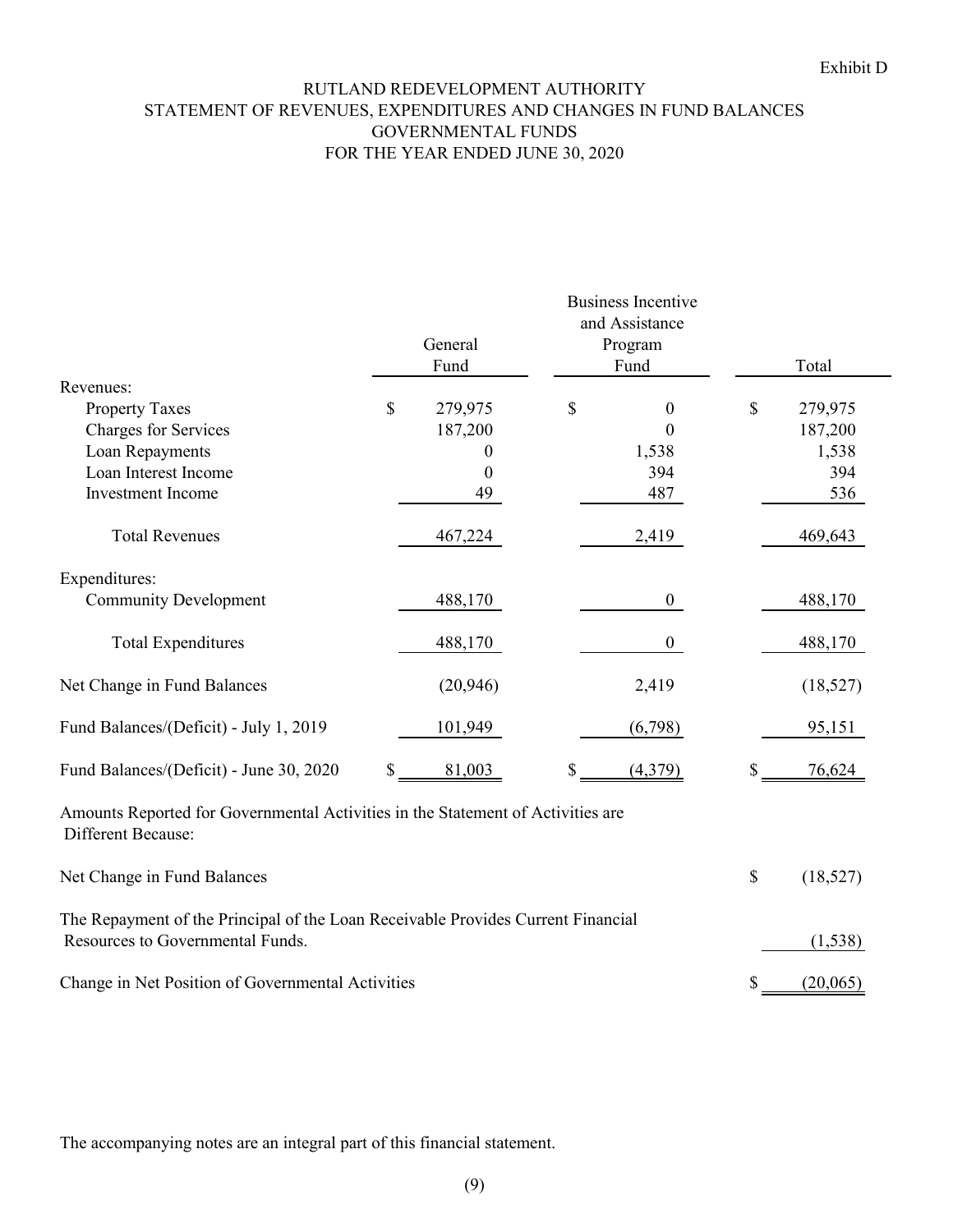The Rutland Redevelopment Authority, (herein the "Authority") is a special-purpose municipal corporation formed in 1989 to promote economic opportunity and planning within the City of Rutland, Vermont.

# **I. SUMMARY OF SIGNIFICANT ACCOUNTING POLICIES**

The accounting policies adopted by the Rutland Redevelopment Authority (the "Authority") conform to generally accepted accounting principles (GAAP) as applicable to governmental entities. The Governmental Accounting Standards Board (GASB) is the accepted standard-setting body for establishing accounting and financial reporting principles. The following is a summary of the more significant accounting policies employed in the preparation of these financial statements.

# **A. The Financial Reporting Entity**

This report includes all of the activity of the Rutland Redevelopment Authority. The financial reporting entity consists of the primary government; organizations for which the primary government is financially accountable; and other organizations for which the nature and significance of their relationship with the primary government are such that their exclusion would cause the reporting entity's financial statements to be misleading or incomplete. Component units are legally separate organizations for which the elected officials of the primary government are financially accountable. The primary government is financially accountable if it appoints a voting majority of the organization's governing body and it is able to impose its will on that organization or there is a potential for the organization to provide specific financial benefits to, or impose specific financial burdens on the primary government. The primary government is financially accountable if an organization is fiscally dependent on and there is a potential for the organization to provide specific financial benefits to, or impose specific financial burdens on the primary government regardless of whether the organization has a separately elected governing board; a governing board appointed by a higher level of government; or a jointly appointed board. Based on these criteria, there are no other entities that should be combined with the financial statements of the Authority.

The Authority is a separate legal entity governed by a Board of Commissioners appointed by the City Mayor and Board of Aldermen. The Board of Commissioners has the authority to adopt, administer, and enforce ordinances relating to the power of eminent domain with the approval of the City's Board of Aldermen. It also has the primary accountability for its fiscal matters.

# **B. Basis of Presentation**

The accounts of the Authority are organized and operated on the basis of fund accounting. A fund is an independent fiscal and accounting entity with a separate set of self-balancing accounts which comprise its assets, deferred outflows of resources, liabilities, deferred inflows of resources, fund equity, revenues, and expenditures or expenses, as appropriate. Government resources are allocated to and accounted for in individual funds based upon the purposes for which they are spent and the means by which spending activities are controlled.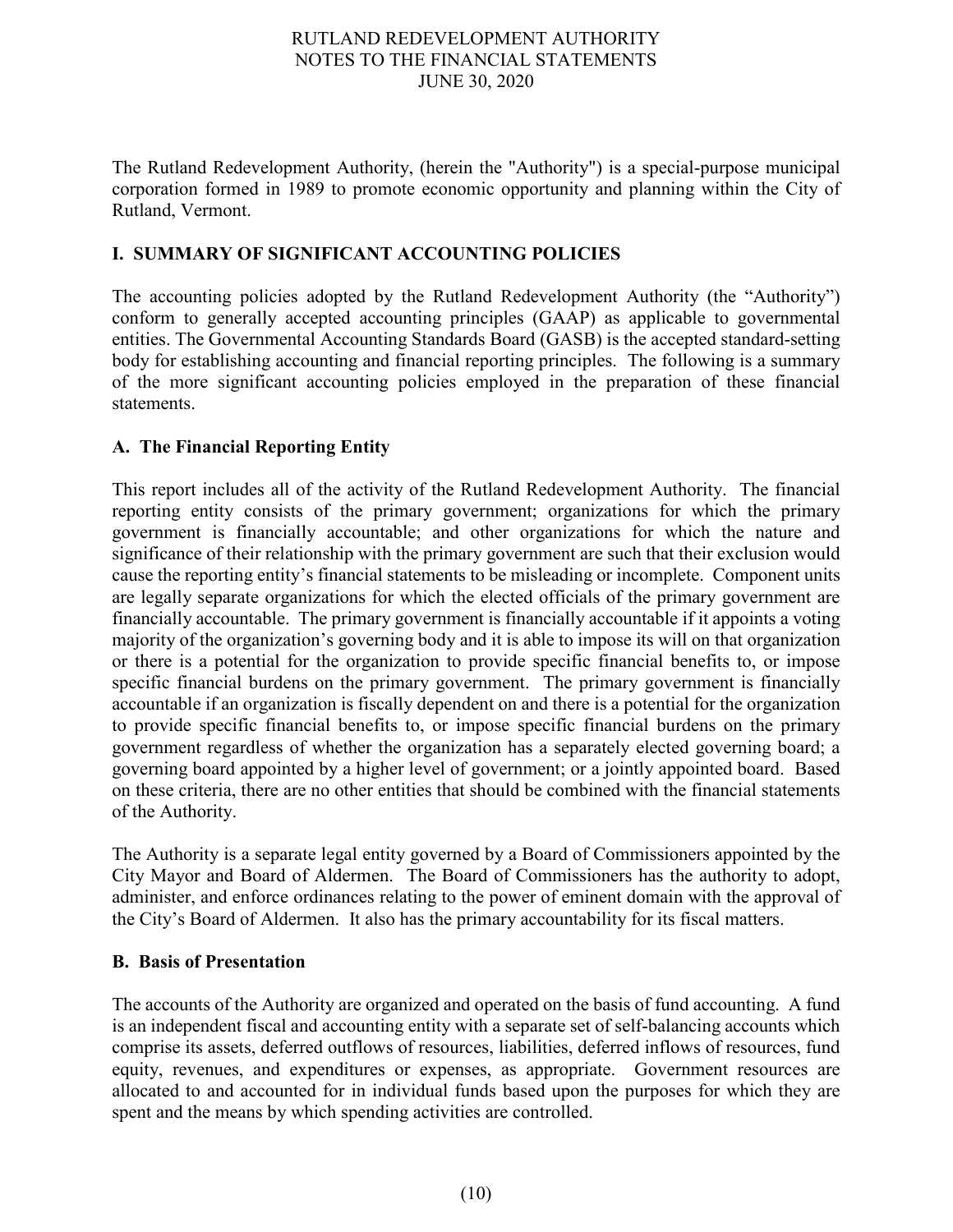The basic financial statements of the Authority include both government-wide statements and fund financial statements. The focus of the government-wide statements is on reporting the operating results and financial position of the Authority as a whole and present a long-term view of the Authority's finances. The focus of the fund financial statements is on reporting on the operating results and financial position of the most significant funds of the Authority and present a shorterterm view of how operations were financed and what remains available for future spending.

The Authority's government-wide financial statements include a statement of net position and a statement of activities. These statements present summaries of governmental activities of the Authority. Governmental activities generally are financed through taxes, intergovernmental revenues and other nonexchange transactions.

The statement of activities presents a comparison between direct expenses and program revenues for each function of the Authority's governmental activities. Direct expenses are those that are specifically associated with a program or function and, therefore, are clearly identifiable to a particular program or function. Program revenues include (a) charges paid by the recipients of goods or services offered by the programs and (b) grants and contributions that are restricted to meeting the operational or capital requirements of a particular program. Revenues that are not classified as program revenues, including all taxes, are presented as general revenues.

The fund financial statements provide information about the Authority's funds. The emphasis of fund financial statements is on major governmental funds, each displayed in a separate column.

The Authority reports on the following major governmental funds:

- General Fund This is the Authority's main operating fund. It accounts for all financial resources of the Authority except those accounted for in another fund.
- Business Incentive and Assistance Program Fund This fund accounts for the Authority's revolving loans to businesses seeking to start or grow in the City of Rutland, Vermont.

# **C. Measurement Focus**

The accounting and financial reporting treatment applied to a fund is determined by its measurement focus. Government-wide financial statements are reported using the economic resources measurement focus. This means that all assets, deferred outflows of resources, liabilities and deferred inflows of resources associated with the operation of these funds (whether current or noncurrent) are included on the balance sheet (or statement of net position). Equity (i.e., total net position) is segregated into net investment in capital assets; restricted net position; and unrestricted net position. Operating statements present increases (i.e., revenues) and decreases (i.e., expenses) in total net position.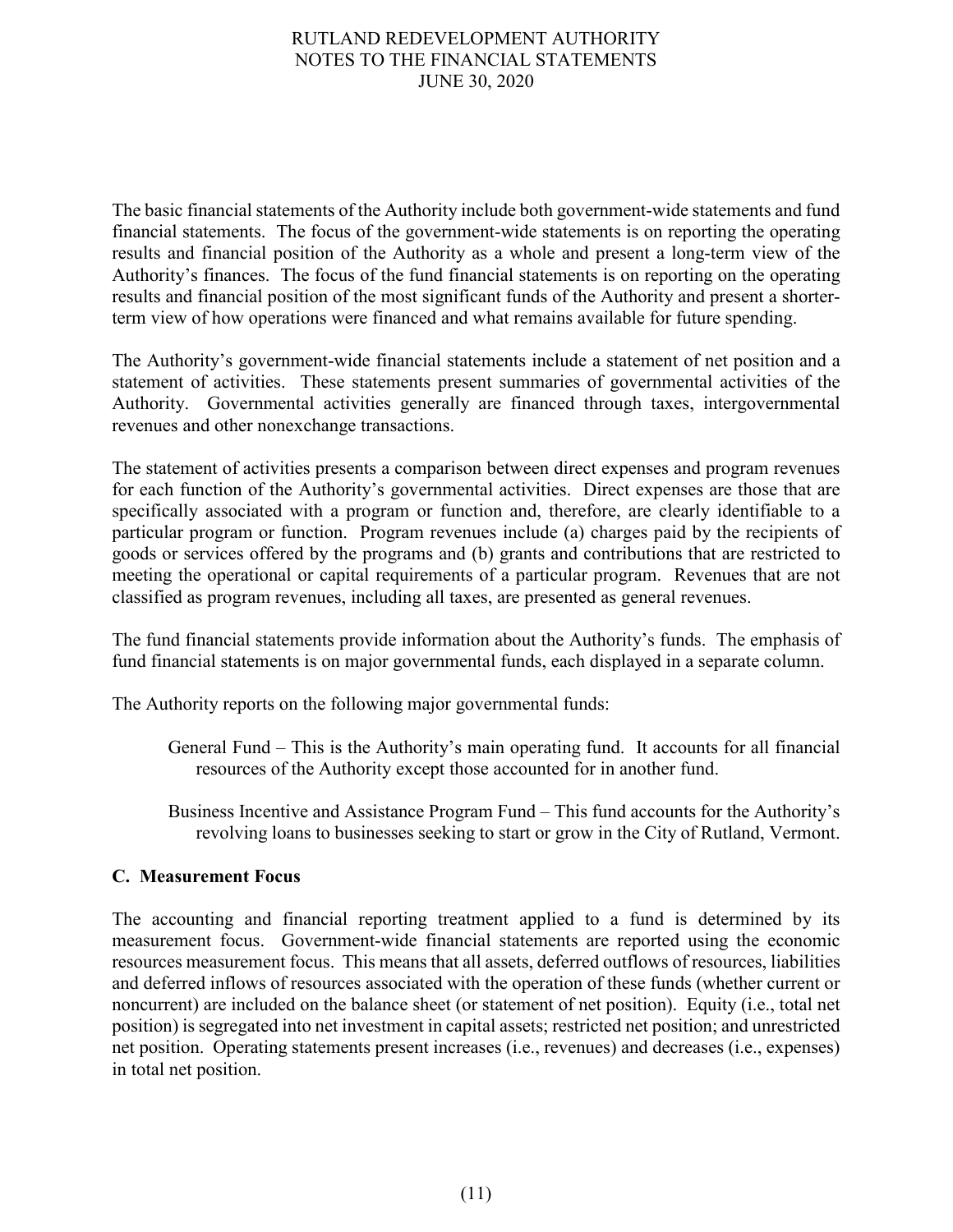Governmental fund financial statements are reported using the current financial resources measurement focus. This means that only current assets, deferred outflows of resources, current liabilities and deferred inflows of resources are generally reported on their balance sheets. Their reported fund balances (net current position) are considered a measure of available spendable resources, and are segregated into nonspendable; restricted; committed; assigned and unassigned amounts. Operating statements of these funds present increases (i.e., revenues and other financing sources) and decreases (i.e., expenditures and other financing uses) in net current position. Accordingly, they are said to present a summary of sources and uses of available spendable resources during a period.

#### **D. Basis of Accounting**

Basis of accounting refers to when revenues and expenditures or expenses are recognized in the accounts and reported in the financial statements. Basis of accounting relates to the timing of the measurements made, regardless of the measurement focus applied.

The government-wide financial statements are reported using the accrual basis of accounting. Revenues are recorded when earned and expenses are recorded at the time the liabilities are incurred, regardless of when the related cash flow takes place. Nonexchange transactions, in which the Authority gives (or receives) value without directly receiving (or giving) equal value in exchange, include property taxes, grants, entitlements, and donations. On the accrual basis, revenue from property taxes is recognized in the fiscal year for which the taxes are levied. Revenue from grants, entitlements, and donations is recognized in the fiscal year in which all eligibility requirements have been satisfied.

Governmental funds are reported using the modified accrual basis of accounting. Under this method, revenues are recognized when measurable and available. "Measurable" means the amount of the transaction can be determined, and "available" means the amount is collectible within the current period or soon enough thereafter to be used to pay liabilities of the current period. The Authority considers all revenues reported in governmental funds to be available if the revenues are collected within sixty (60) days after year-end. Expenditures are recorded when the related fund liability is incurred, except for principal and interest on general long-term debt, certain compensated absences and other long-term liabilities which are recognized when the obligations are expected to be liquidated or are funded with expendable available financial resources.

Under the terms of grant agreements, the Authority funds certain programs by a combination of specific cost-reimbursement grants and general revenues. Thus, when program expenses are incurred, there are both restricted and unrestricted net position available to finance the program. It is the Authority's policy to first apply cost-reimbursement grant resources to such programs, followed by general revenues. Expenditure driven grants are recognized as revenue when the qualifying expenditures have been incurred and other grant requirements have been met.

Recognition of revenues on funds received in connection with loan programs are recognized when loans are awarded and expenses incurred in excess of current grants and program income. An offsetting deferred inflows of resources is recognized for all loans receivable. Loan repayment revenue is recognized as the loans are repaid.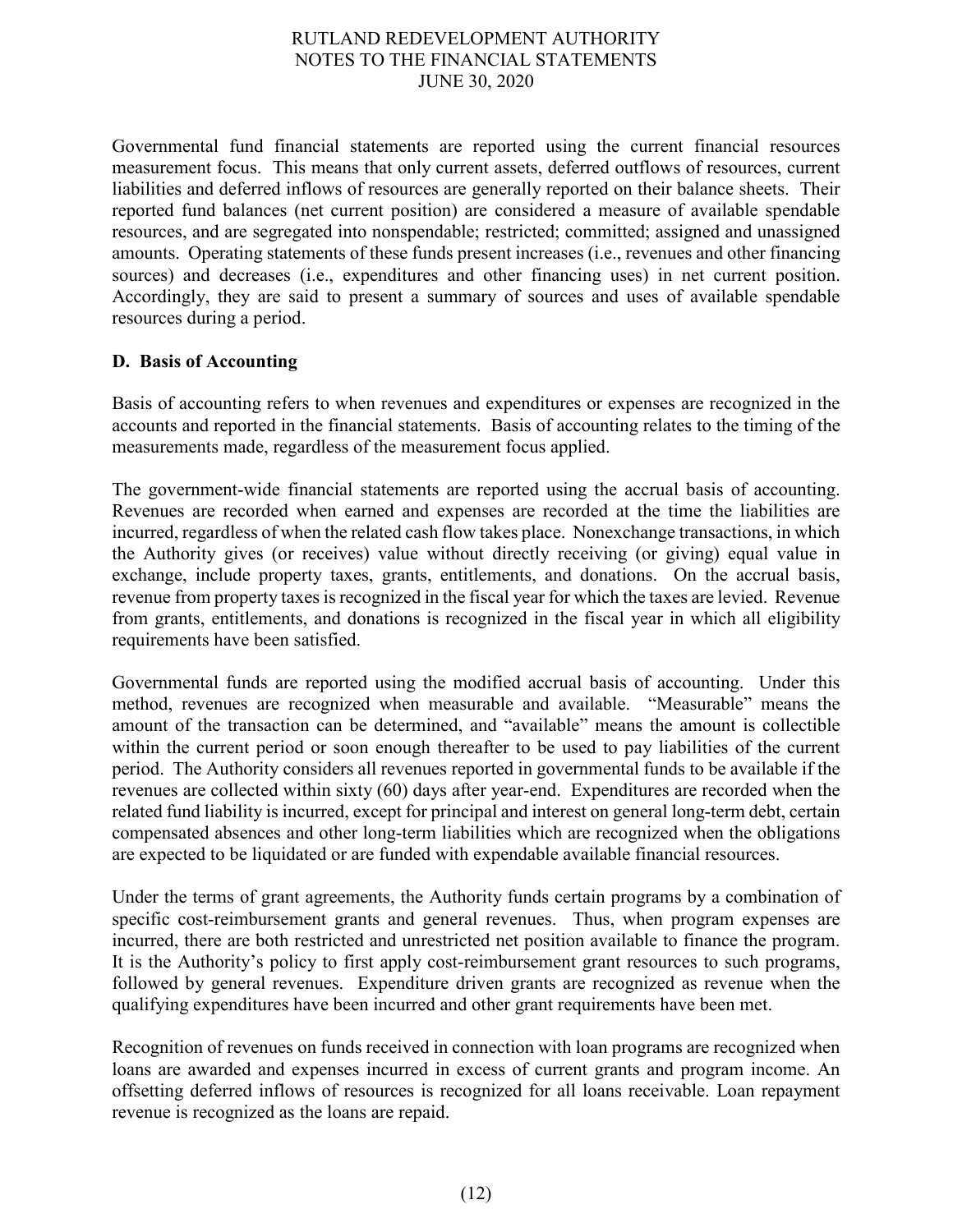#### **E. Use of Estimates**

The presentation of financial statements in conformity with generally accepted accounting principles requires management to make estimates and assumptions that affect the reported amounts of assets, deferred outflows and inflows of resources and liabilities and disclosure of contingent assets and liabilities at the date of the financial statements and the reported amounts of revenues and expenses during the reporting period. Actual results could differ from those estimates.

# **F. Assets, Liabilities, Deferred Outflows/Inflows of Resources and Equity**

#### **1. Cash**

Cash balances of the Authority's funds are deposited with and invested by the City Treasurer. The Authority considers all short-term investments of ninety (90) days or less to be cash equivalents.

Excess cash of individual funds are shown as due from other funds and excess withdrawals are shown as due to other funds.

#### **2. Receivables**

Receivables are shown net of an allowance for uncollectible accounts for the estimated losses that will be incurred in the collection of the receivables. The estimated losses are based on the judgment of management and a review of the current status of existing receivables.

#### **3. Due from/to Other Funds**

Activity between funds that are representative of lending/borrowing arrangements that are outstanding at the end of the fiscal year are referred to as "advances from/to other funds". All other outstanding balances between funds are reported as "due from/to other funds."

#### **4. Deferred Outflows/Inflows of Resources**

In addition to assets, the statement of financial position will sometimes report a separate section for deferred outflows of resources. This separate financial statements element, "deferred outflows of resources", represents a consumption of net position that applies to a future period(s) and so will not be recognized as an outflow of resources (expense/expenditures) until then. These amounts are deferred and recognized as an outflow of resources in the future periods to which the outflows are related.

In addition to liabilities, the statement of financial position will sometimes report a separate section for deferred inflows of resources. This separate financial statement element, "deferred inflows of resources", represents an acquisition of net position that applies to a future period(s) and so will not be recognized as an inflow of resources (revenue) until that time. These amounts are deferred and recognized as an inflow of resources in the future periods to which the inflows are related or when the amounts become available.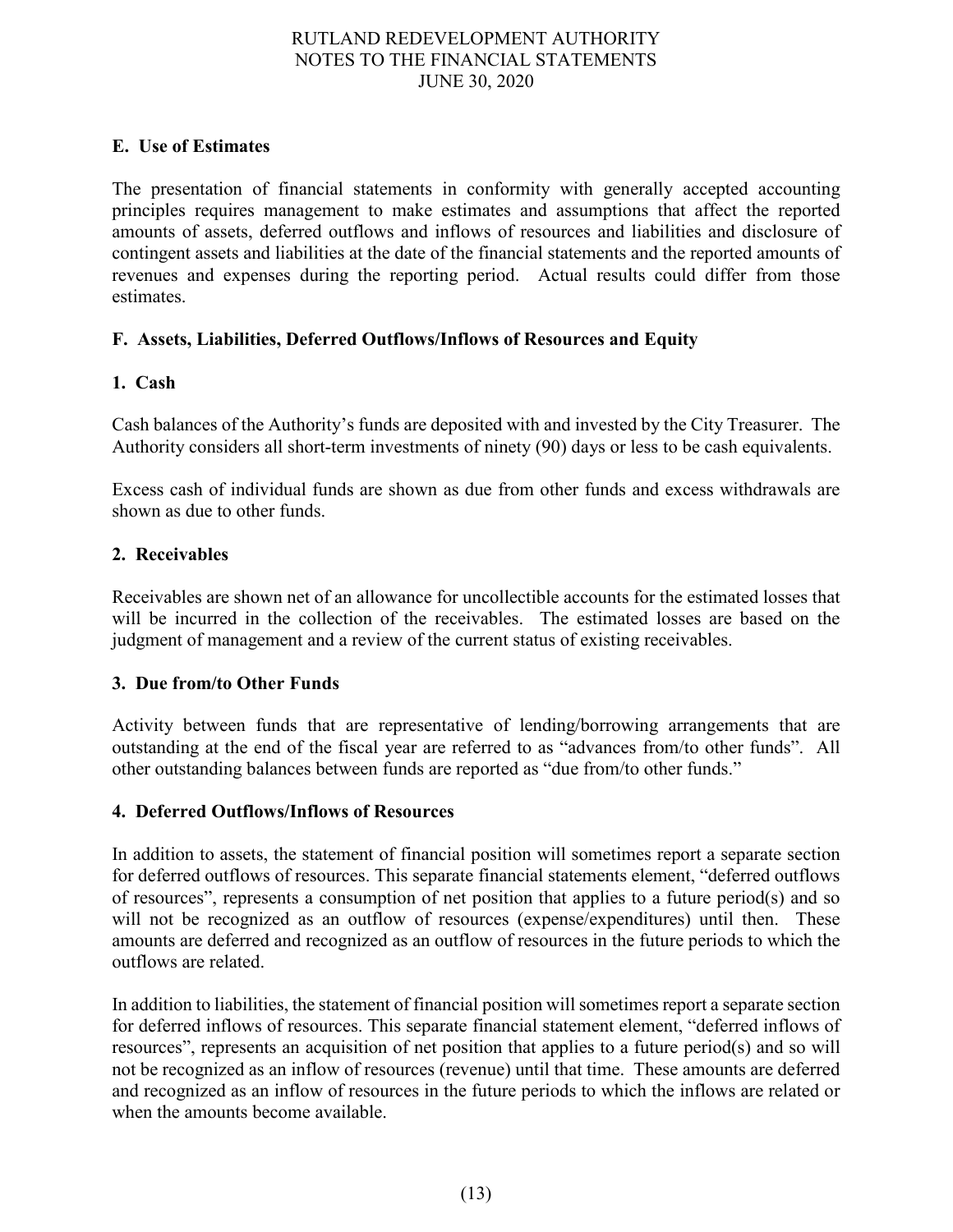# **5. Fund Equity**

Fund equity is classified based upon any restrictions that have been placed on those balances or any tentative plans management may have made for those balances. Restrictions of net position in the government-wide financial statement represent amounts that cannot be appropriated or are legally restricted for a specific purpose by a grant, contract or other binding agreement. Fund balances of governmental fund financial statements are classified as nonspendable (not in spendable form or legally required to remain intact); restricted (constraints on the use of resources are either externally imposed by creditors, grantors, or donors, or imposed by law through enabling legislation); committed (constraints on the use of resources are imposed by formal action of the Board of Commissioners); assigned (reflecting the Board of Commissioner's intended use of the resources); and unassigned.

#### **II. EXPLANATION OF DIFFERENCES BETWEEN GOVERNMENTAL FUND AND GOVERNMENT-WIDE STATEMENTS**

Governmental fund financial statements are presented using the current financial resources measurement focus and the modified accrual basis of accounting, whereas government-wide financial statements are presented using the economic resources measurement focus and the accrual basis of accounting. These differences in the measurement focus and basis of accounting lead to differences between the governmental fund financial statements and the government-wide financial statements as follows:

Long-term revenue differences arise because governmental funds report revenues only when they are considered "available", whereas government-wide statements report revenues when they are earned. Long-term expense differences arise because governmental funds report expenditures (including interest) using the modified accrual basis of accounting, whereas government-wide statements report expenses using the accrual basis of accounting.

Loans receivable differences arise because governmental funds report the issuance of loans receivable as expenditures and repayments of loans receivable as revenues, whereas governmentwide statements report those transactions as increases and decreases in assets, respectively.

# **III. STEWARDSHIP, COMPLIANCE AND ACCOUNTABILITY**

#### **A. Budgetary Information**

The Authority develops an annual budget, approved by the Board of Commissioners, which is used to set the special benefit assessment tax rate. The tax is levied on applicable properties within the special assessment district. The assessment can be no more than twenty percent (20%) of the City property tax levied. The budget does not include the unbudgeted grant support expenditures.

#### **B. Budgeted Surplus**

The Authority budgeted a current year's excess of revenues over expenditures in the General Fund in the amount of \$15. This is reflected as a budgeted excess of revenues over expenditures on Schedule 1.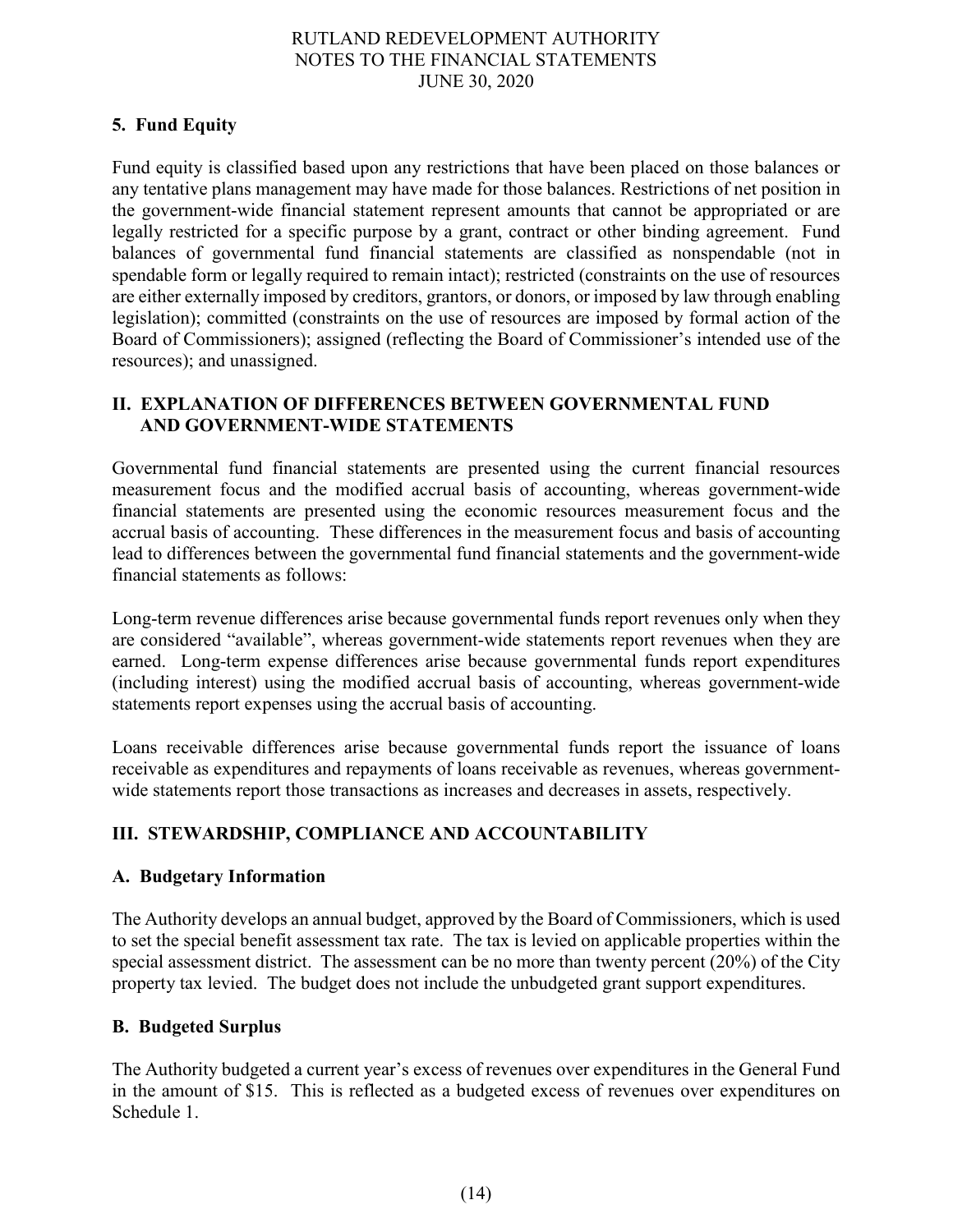#### **IV. DETAILED NOTES ON ALL FUNDS**

#### **A. Cash**

The Authority's cash as of June 30, 2020 consisted of the following:

Cash:

Deposits with Financial Institutions \$163,239

#### **Custodial Credit Risk**

Custodial credit risk for deposits is the risk that, in the event of the failure of a depository financial institution, a government will not be able to recover its deposits or will not be able to recover collateral securities that are in the possession of an outside party. The custodial credit risk for investments is the risk that, in the event of failure of the counter-party (e.g. broker-dealer) to a transaction, a government will not be able to recover the value of its investments or collateral securities that are in possession of another party. The Authority does not have any policy to limit the exposure to custodial credit risk. The following table shows the custodial credit risk of the Authority's cash.

|                 | Book      | <b>Bank</b> |
|-----------------|-----------|-------------|
|                 | Balance   | Balance     |
| Insured by FDIC | \$163,239 | \$163,239   |

#### **Interest Rate Risk**

Interest rate risk is the risk that changes in market interest rates will adversely affect the fair value of an investment. Generally, the longer the maturity of an investment, the greater the sensitivity of its fair value to changes in market interest rates. The Authority does not have any policy to limit its exposure to interest rate risk. The Authority has no investments subject to interest rate risk.

#### **Credit Risk**

Generally, credit risk that is the risk an issuer of an investment will not fulfill its obligation to the holder of the investment. This is measured by the assignment of a rating by a nationally recognized statistical rating organization. These organizations look at a number of factors in order to evaluate the risk of an obligation and rate the risk. The rating allows the investor to make informed buying and selling decisions. The Authority does not have any policy to limit the exposure to credit risk. The Authority has no investments subject to credit risk.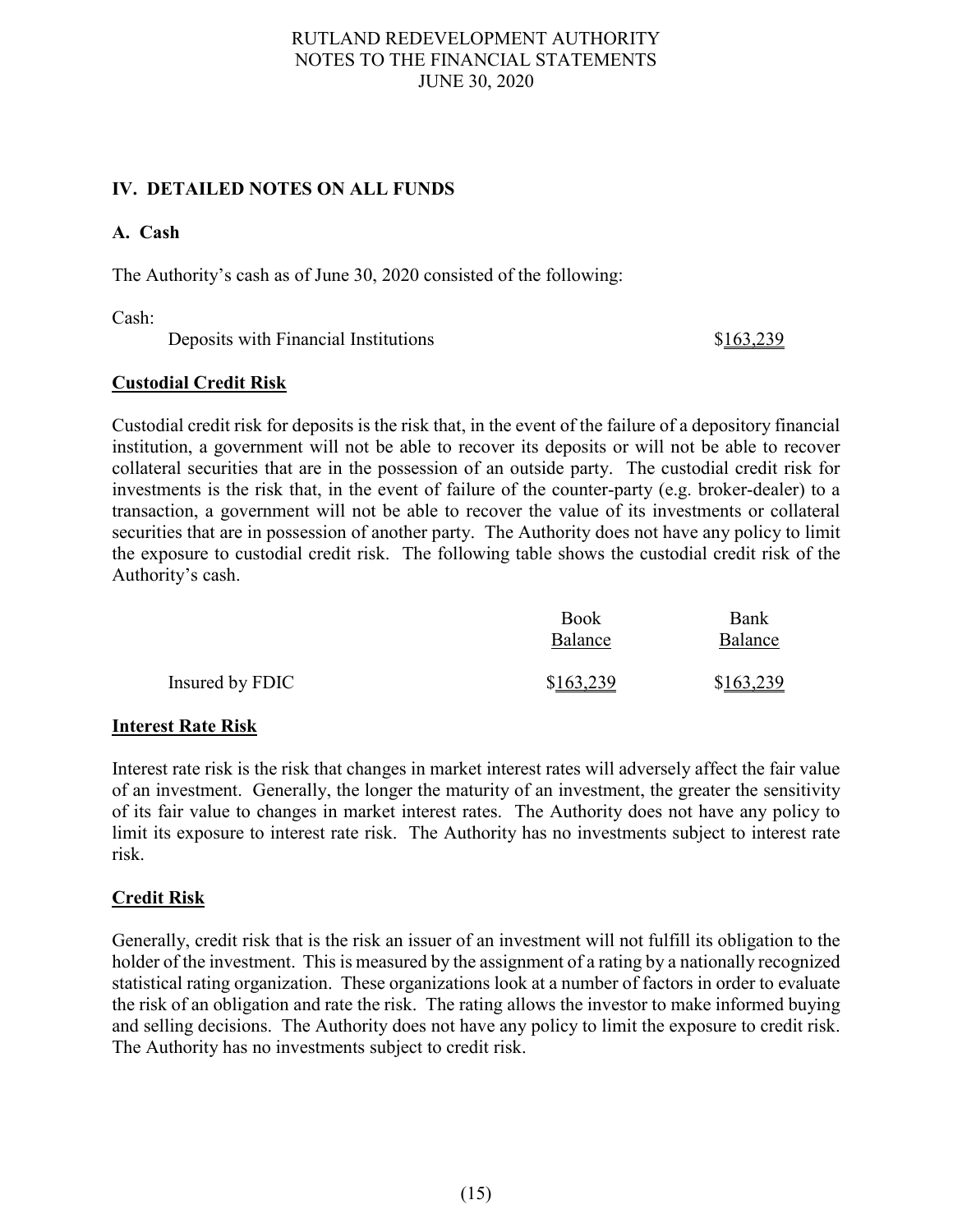# **Concentration of Credit Risk**

Concentration of credit risk is the risk that a large percentage of the Authority's investments are held within one security. The Authority does not have any limitations on the amount that can be invested in any one issuer. The Authority has no investments subject to concentration of credit risk.

# **B. Receivables**

The Authority had \$152 of miscellaneous receivables as of June 30, 2020.

# **C. Loan Receivable**

The Authority had the following loan receivable as of June 30, 2020:

Loan Receivable, Business Incentive Loan through the Heritage Family Federal Credit Union, Due in Seventy-Two (72) Payments of \$644 Including Interest at Five Percent (5%), Secured by Business Assets of the Company. This Amount Represents Twenty-five (25%) of the Loan Receivable Allocated to the Authority from the Heritage Family Federal Credit Union \$6,996

# **D. Deferred Inflows of Resources**

Deferred inflows of resources in the Business Incentive and Assistance Program Fund consists of \$6,996 of a loan receivable as this would not be available to liquidate current liabilities.

# **E. Fund Balances/Net Position**

GASB Statement No. 34, as amended by GASB Statement No. 54, requires fund balances reported on the governmental fund balance sheet to be classified using a hierarchy based primarily on the extent to which a government is bound to honor constraints on the specific purposes for which amounts in those funds can be spent.

Governmental fund balances are to be classified as: nonspendable (not in spendable form or legally required to remain intact); restricted (constraints on the use of resources are either externally imposed by creditors, grantors or donors, or imposed by law through enabling legislation); committed (constraints on the use of resources are imposed by formal action of the Board of Commissioners); assigned (reflecting the Board of Commissioner's intended use of the resources); and unassigned.

Special revenue funds are created only to report a revenue source (or sources) that is restricted or committed to a specified purpose, and that the revenue source should constitute a substantial portion of the resources reported in that fund. Special revenue funds cannot be used to accumulate funds that are not restricted or committed. These amounts will have to be reflected in the General Fund.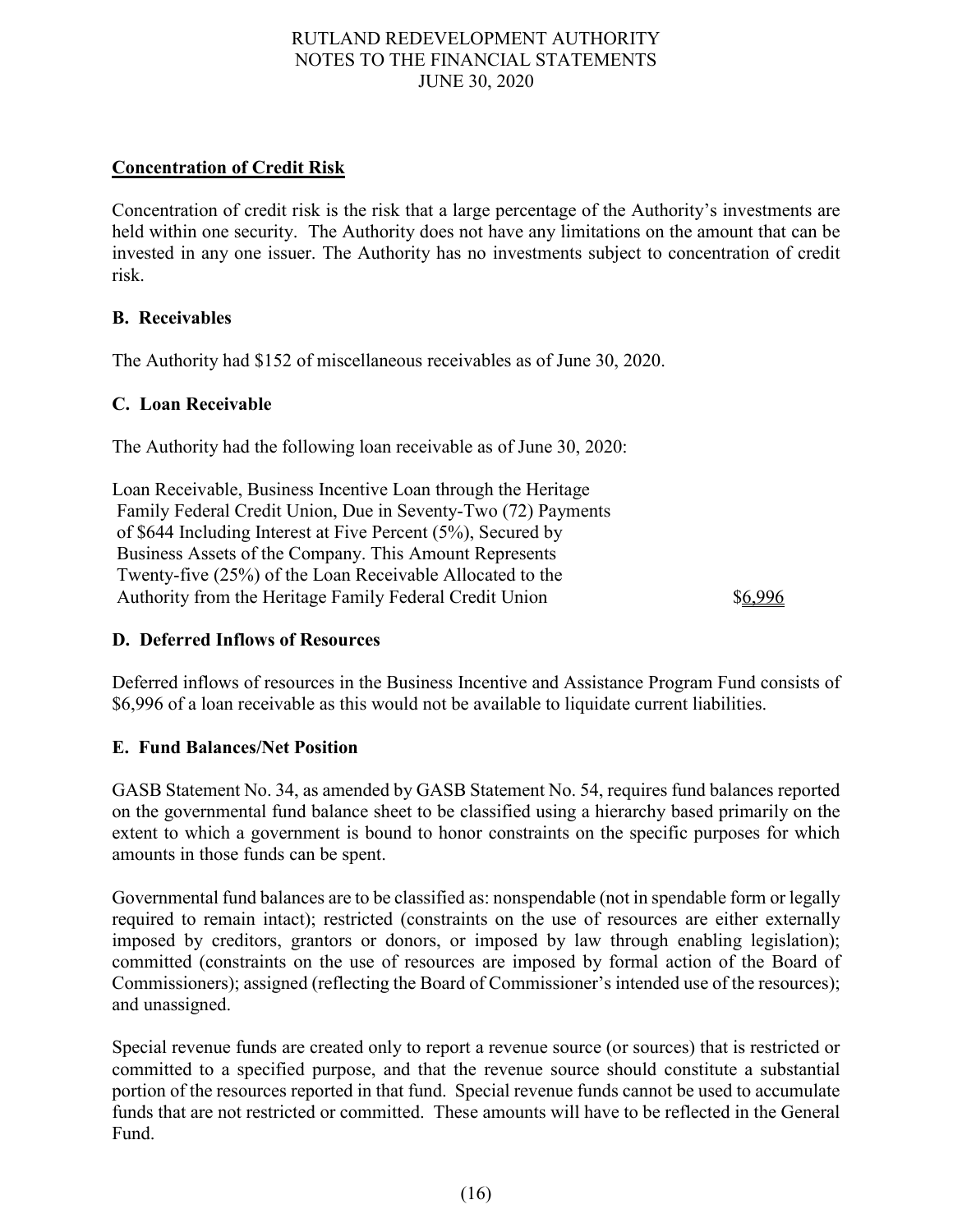Amounts constrained to stabilization (rainy-day funds) will be reported as restricted or committed fund balance in the General Fund if they meet the other criteria for those classifications. However, stabilization is regarded as a specified purpose only if the circumstances or conditions that signal the need for stabilization (a) are identified in sufficient detail and (b) are not expected to occur routinely. The Authority does not have any stabilization arrangements.

Some governments create stabilization-like arrangements by establishing formal minimum fund balance policies. The Authority does not have any minimum fund balance polices.

When expenditures are incurred for purposes for which both restricted and unrestricted amounts are available, it is the Authority's policy to first consider restricted amounts to have been spent, followed by committed, assigned, and finally unassigned amounts.

The purpose for each major special revenue fund, including which specific revenues and other resources are authorized to be reported in each, are described in the following section.

The fund balance in the following fund is assigned as follows:

#### Major Funds

| General Fund:                       |                  |
|-------------------------------------|------------------|
| Assigned for Capital Projects       | \$ 7,930         |
| Assigned for Business Development   | 19,481           |
| Assigned for Administration         | 38,704           |
| Assigned for DTF Wayfinding Project | 10,000           |
| <b>Total Assigned Fund Balances</b> | \$ <u>76,115</u> |

The unassigned deficit of \$4,379 in the Business Incentive and Assistance Program Fund will be funded with the collection of the loan receivable.

# **V. OTHER INFORMATION**

# **A. Benefit Plan**

The Authority established an employer-funded retirement plan where the Authority contributes \$2,000 per year, per employee, on a quarterly basis to the employees' Individual Retirement Account (IRA). Total retirement expense for the year ended June 30, 2020 was \$4,000.

# **B. Property Taxes**

Property taxes are collected four (4) times per year. During the year ended June 30, 2020, taxes became due and payable on August 31, 2019, November 15, 2019, February 15, 2020 and May 15, 2020. The City of Rutland, Vermont bills and collects its own property taxes and also for the Rutland Redevelopment Authority. The City remits the billings for the Authority's tax assessment at the beginning of the fiscal year. Tax revenues are recognized in the fiscal year for which the taxes are levied. For the fiscal year ended June 30, 2020, the tax rate for the Authority was \$0.5095 per \$100 of assessed valuation.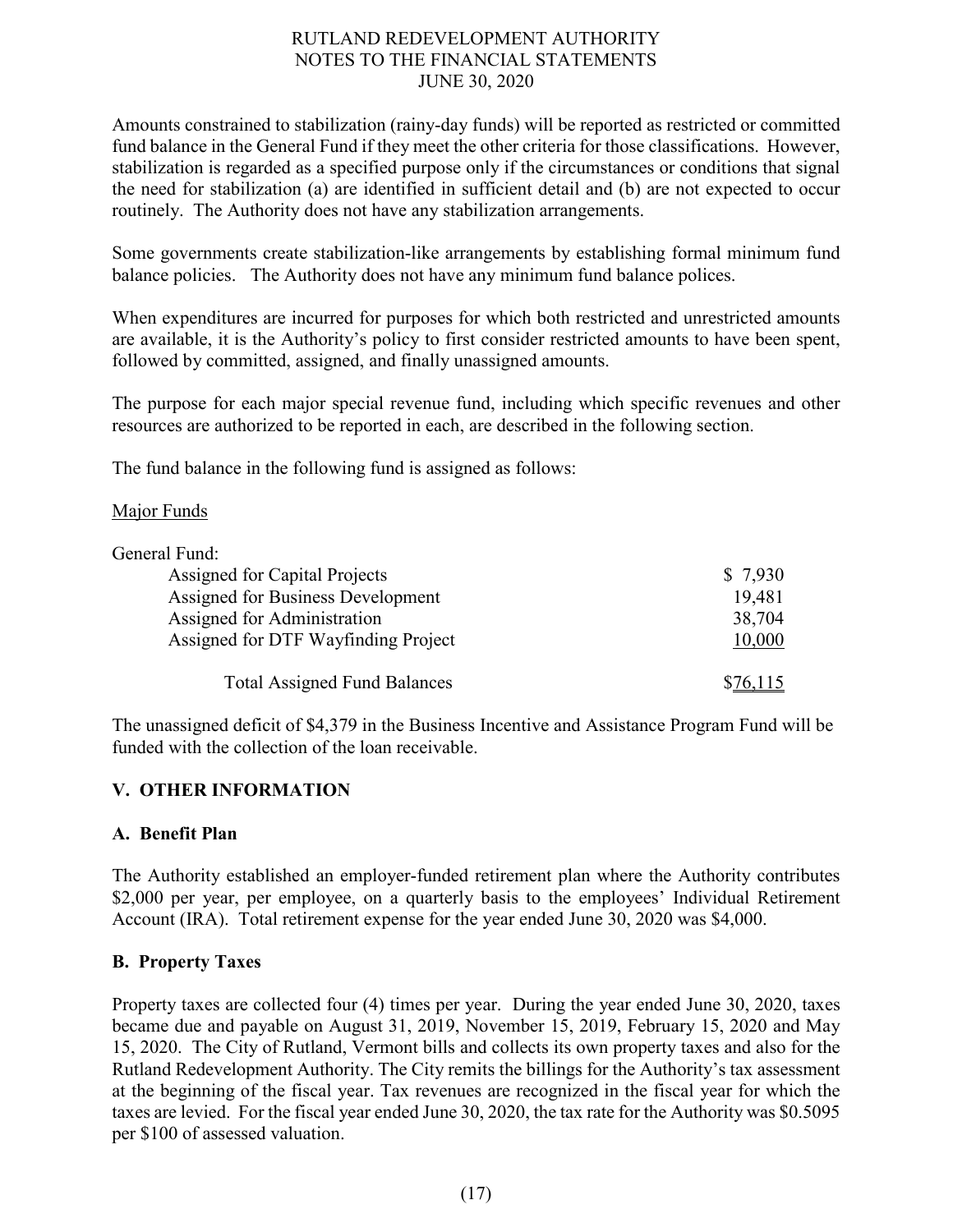#### **C. Risk Management**

The Authority is exposed to various risks of loss related to torts; theft of, damage to, and destruction of assets; errors and omissions; injuries to employees; and natural disasters. The Authority maintains commercial insurance coverage. Management believes such coverage is sufficient to preclude any significant uninsured losses to the Authority. Settled claims have not exceeded this coverage in any of the past three fiscal years.

#### **D. Commitments and Contingencies**

The Authority has a contract with the Downtown Development Corporation to provide marketing and project management to the downtown Rutland area. The amount of this contract for the year ended June 30, 2020 was \$252,000 in monthly payments of \$21,000.

The Authority participates in a number of federally assisted and state grant programs that are subject to audits by the grantors or their representatives. Accordingly, compliance with applicable grant requirements will be established at some future date. The amount, if any, of expenditures which may be disallowed by the granting agencies cannot be determined at this time, although the Authority expects such amounts, if any, to be immaterial.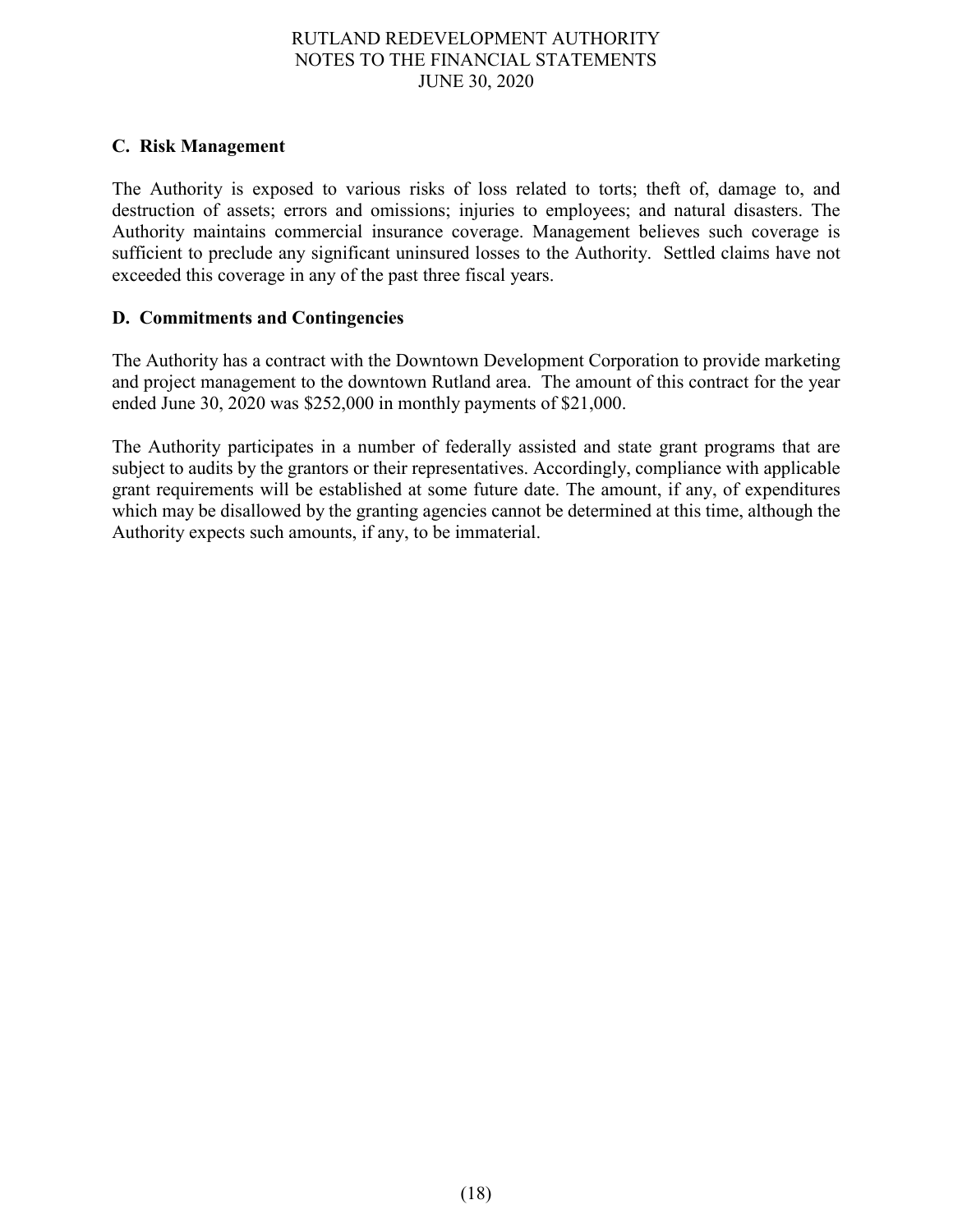#### RUTLAND REDEVELOPMENT AUTHORITY FOR THE YEAR ENDED JUNE 30, 2020 GENERAL FUND BUDGET AND ACTUAL - BUDGETARY BASIS STATEMENT OF REVENUES, EXPENDITURES AND CHANGES IN FUND BALANCE

|                                                                                                                 | Budget        | Actual           | Variance<br>Favorable/<br>(Unfavorable) |
|-----------------------------------------------------------------------------------------------------------------|---------------|------------------|-----------------------------------------|
| Revenues:                                                                                                       |               |                  |                                         |
| <b>Property Taxes</b>                                                                                           | \$<br>280,000 | \$<br>279,975    | \$<br>(25)                              |
| <b>Grant Administration Fees</b>                                                                                | 7,000         | $\boldsymbol{0}$ | (7,000)                                 |
| Services Contract with the City of Rutland                                                                      | 187,200       | 187,200          | $\boldsymbol{0}$                        |
| Interest                                                                                                        | 100           | 49               | (51)                                    |
| <b>Total Revenues</b>                                                                                           | 474,300       | 467,224          | (7,076)                                 |
| Expenditures:                                                                                                   |               |                  |                                         |
| Salaries                                                                                                        | 154,383       | 154,383          | $\boldsymbol{0}$                        |
| Health Insurance                                                                                                | 33,988        | 33,583           | 405                                     |
| <b>FICA/MEDI</b>                                                                                                | 12,000        | 12,116           | (116)                                   |
| <b>Retirement Contribution</b>                                                                                  | 4,000         | 4,000            | $\boldsymbol{0}$                        |
| <b>FUTA/SUI</b>                                                                                                 | 50            | $\boldsymbol{0}$ | 50                                      |
| Worker's Compensation                                                                                           | 850           | 628              | 222                                     |
| <b>Bank Service Fees</b>                                                                                        | 30            | 16               | 14                                      |
| Payroll Service Fees                                                                                            | 1,200         | 1,340            | (140)                                   |
| Partnership Contract                                                                                            | 252,000       | 252,000          | $\boldsymbol{0}$                        |
| Computer Repairs & Maintenance                                                                                  | 200           | $\boldsymbol{0}$ | 200                                     |
| Liability Insurance                                                                                             | 650           | 606              | 44                                      |
| Directors and Officers Liability Insurance                                                                      | 1,350         | 1,350            | $\mathbf{0}$                            |
| Telephone Service                                                                                               | 2,500         | 2,651            | (151)                                   |
| Internet & Website Service                                                                                      | 250           | 372              | (122)                                   |
| Postage                                                                                                         | 250           | 165              | 85                                      |
| Training/Professional Development                                                                               | 1,000         | 690              | 310                                     |
| Advertising                                                                                                     | 500           | $\boldsymbol{0}$ | 500                                     |
| Advertising - Grants                                                                                            | 400           | 123              | 277                                     |
| Printing Services                                                                                               | 100           | $\mathbf{0}$     | 100                                     |
| Dues & Subscriptions                                                                                            | 600           | 570              | 30                                      |
| Travel                                                                                                          | 700           | 270              | 430                                     |
| Office Supplies                                                                                                 | 250           | 295              | (45)                                    |
| Computer & Hardware                                                                                             | 250           | $\boldsymbol{0}$ | 250                                     |
| Furniture & Fixtures                                                                                            | 100           | $\boldsymbol{0}$ | 100                                     |
| Miscellaneous Expenses                                                                                          | 250           | 78               | 172                                     |
| <b>Professional Services</b>                                                                                    | 1,134         | 1,134            | $\boldsymbol{0}$                        |
| Audit                                                                                                           | 5,300         | 5,300            | $\boldsymbol{0}$                        |
| <b>Total Expenditures</b>                                                                                       | 474,285       | 471,670          | 2,615                                   |
|                                                                                                                 |               |                  |                                         |
| Excess/(Deficiency) of Revenues Over Expenditures                                                               | 15<br>\$      | (4, 446)         | (4,461)<br>S                            |
| Adjustments to Reconcile from the Budgetary Basis of Accounting<br>to the Modified Accrual Basis of Accounting: |               |                  |                                         |
| Unbudgeted Grant Support Expenditures                                                                           |               | (16,500)         |                                         |
| Net Change in Fund Balance                                                                                      |               | (20, 946)        |                                         |
| Fund Balance - July 1, 2019                                                                                     |               | 101,949          |                                         |
| Fund Balance - June 30, 2020                                                                                    |               | \$<br>81,003     |                                         |

The reconciling item is due to unbudgeted grant support expenditures.

See Disclaimer in Accompanying Independent Auditor's Report.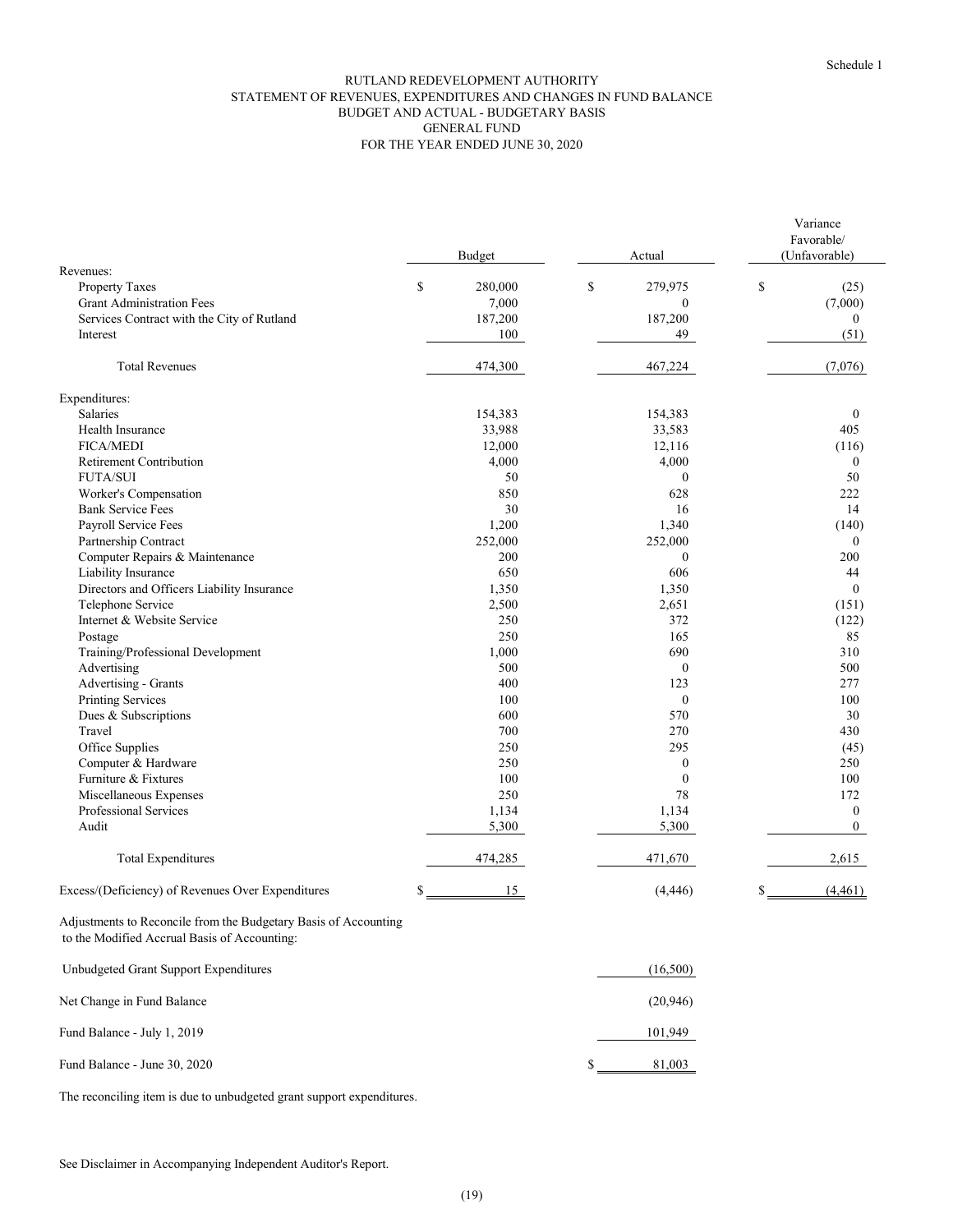# **Sullivan, Powers & Co., P.C.**

CERTIFIED PUBLIC ACCOUNTANTS

**77 Barre Street** P.O. Box 947 Montpelier, VT 05601 802/223-2352 www.sullivanpowers.com

Fred Duplessis, CPA Richard J. Brigham, CPA Chad A. Hewitt, CPA Wendy C. Gilwee, CPA VT Lic. #92-000180

Independent Auditor's Report on Internal Control Over Financial Reporting and on Compliance and Other Matters Based on an Audit of Financial Statements Performed in Accordance with "Government Auditing Standards"

Board of Commissioners Rutland Redevelopment Authority 1 Strongs Avenue Rutland, Vermont 05701

We have audited, in accordance with the auditing standards generally accepted in the United States of America and the standards applicable to financial audits contained in "Government Auditing Standards", issued by the Comptroller General of the United States, the financial statements of the governmental activities and each major fund of the Rutland Redevelopment Authority, a component unit of the City of Rutland, Vermont, as of and for the year ended June 30, 2020, and the related notes to the financial statements, which collectively comprise the Rutland Redevelopment Authority's basic financial statements, and have issued our report thereon dated March 14, 2021.

#### *Internal Control Over Financial Reporting*

In planning and performing our audit of the financial statements, we considered the Rutland Redevelopment Authority's internal control over financial reporting (internal control) to determine the audit procedures that are appropriate in the circumstances for the purpose of expressing our opinions on the financial statements, but not for the purpose of expressing an opinion on the effectiveness of the Rutland Redevelopment Authority's internal control. Accordingly, we do not express an opinion on the effectiveness of the Rutland Redevelopment Authority's internal control.

A deficiency in internal control exists when the design or operation of a control does not allow management or employees, in the normal course of performing their assigned functions, to prevent, or detect and correct, misstatements on a timely basis. A material weakness is a deficiency, or a combination of deficiencies, in internal control, such that there is a reasonable possibility that a material misstatement of the Rutland Redevelopment Authority's financial statements will not be prevented, or detected and corrected on a timely basis. A significant deficiency is a deficiency, or a combination of deficiencies, in internal control that is less severe than a material weakness, yet important enough to merit attention by those charged with governance.